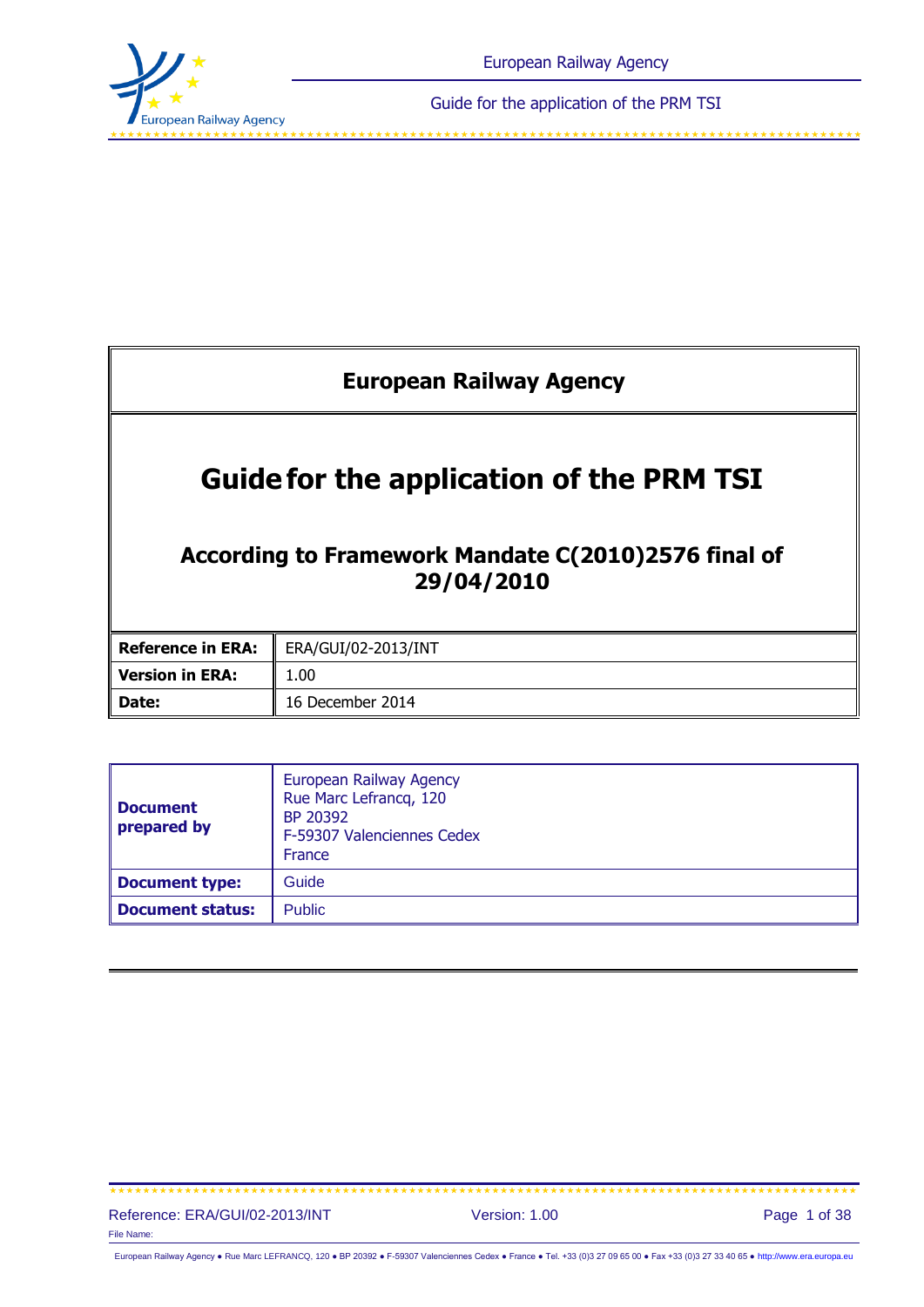

#### *Amendment record*

| <b>Version</b><br>date | Author(s) | <b>Version</b> | <b>Section</b><br>number | <b>Modification description</b> |  |
|------------------------|-----------|----------------|--------------------------|---------------------------------|--|
| $\parallel$ 03/12/2014 | ERA IU    | .00            |                          | First publication               |  |

#### Reference: ERA/GUI/02-2013/INT Version: 1.00 Page 2 of 38 File Name:

European Railway Agency ● Rue Marc LEFRANCQ, 120 ● BP 20392 ● F-59307 Valenciennes Cedex ● France ● Tel. +33 (0)3 27 09 65 00 ● Fax +33 (0)3 27 33 40 65 ● [http://www.era.europa.eu](http://www.era.europa.eu/)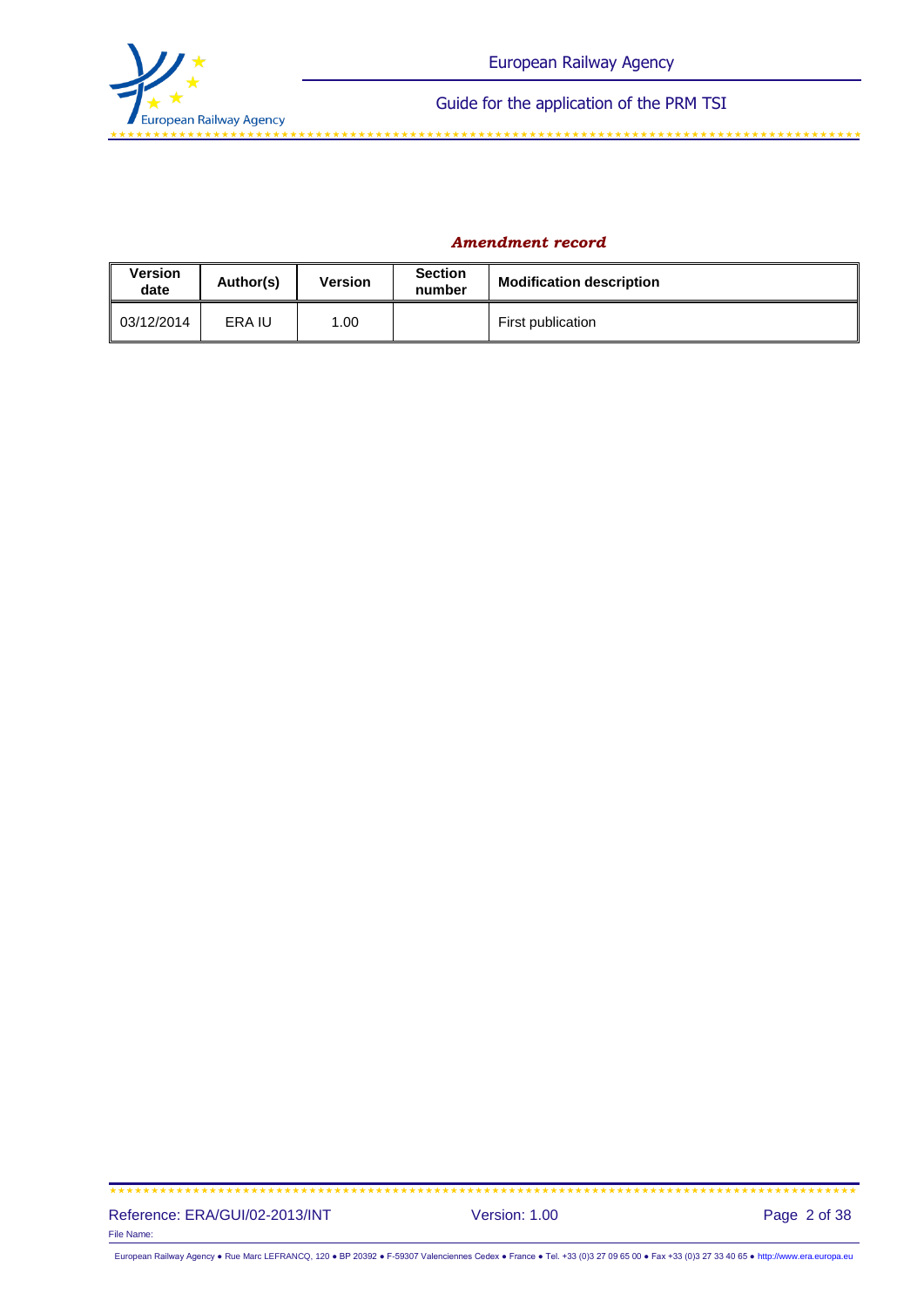

| 1.1. |                    |  |
|------|--------------------|--|
| 1.2. |                    |  |
| 1.3. |                    |  |
| 1.4. |                    |  |
|      |                    |  |
| 2.1. |                    |  |
| 2.2. |                    |  |
| 2.3. |                    |  |
| 2.4. |                    |  |
| 2.5. |                    |  |
| 2.6. |                    |  |
| 2.7. |                    |  |
|      |                    |  |
| 3.1. |                    |  |
| 3.2. |                    |  |
|      | 4. IMPLEMENTATION. |  |
| 4.1. |                    |  |
|      |                    |  |

فالمنابط لقائك للنابط القائك للد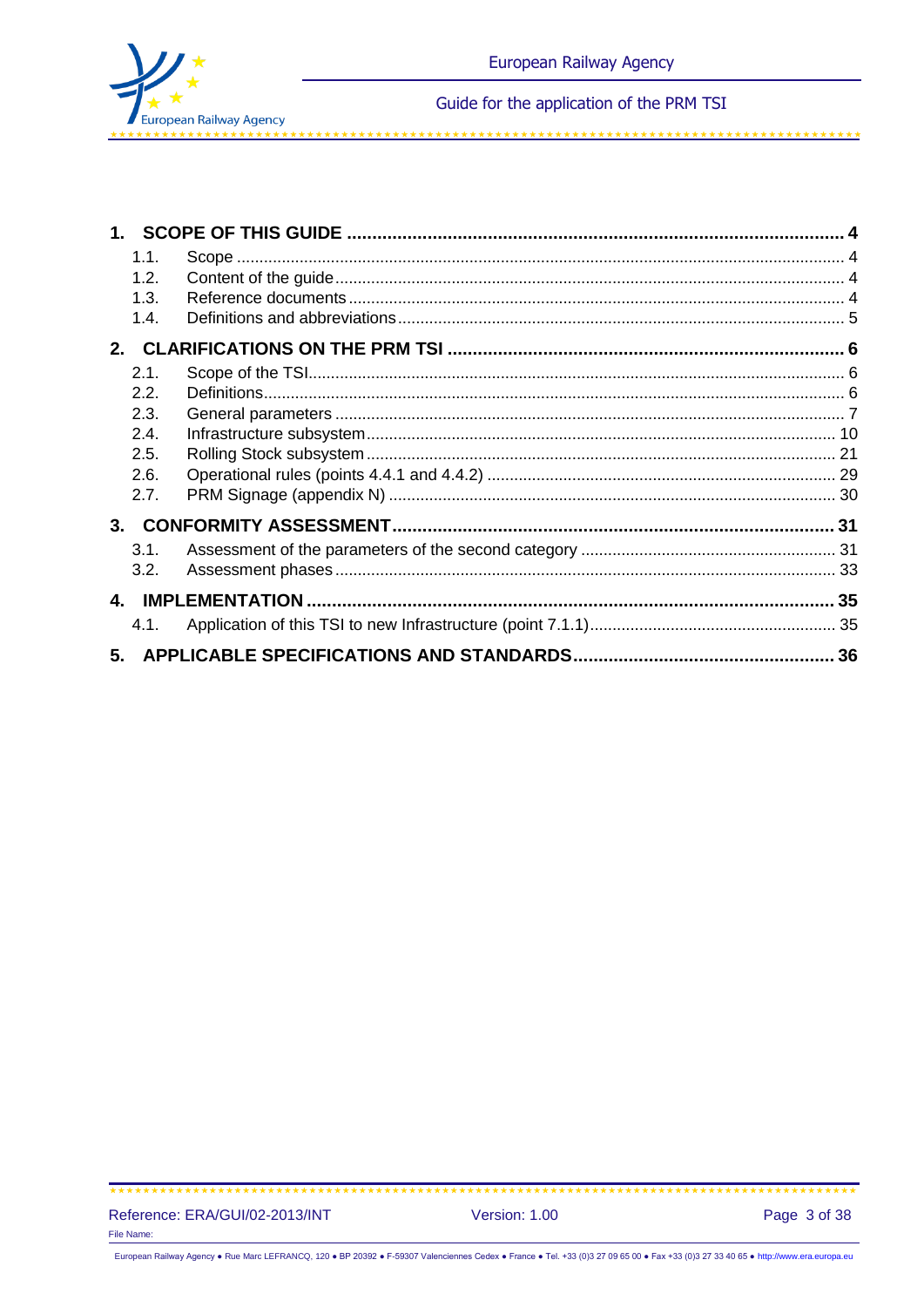

# **1. SCOPE OF THIS GUIDE**

## **1.1. Scope**

This document is an annex to the Guide for the application of TSIs. It provides information on the application of the Commission Regulation (EU) No 1300/2014 of 18 November 2014 on the technical specifications for interoperability relating to accessibility of the Union's rail system for persons with disabilities and persons with reduced mobility.

The guide should be read and used only in conjunction with the PRM TSI. It is intended to facilitate its application, but does not replace it.

The general part of the 'Guide for the application of TSIs' should also be considered.

## **1.2. Content of the guide**

In the following sections of this document, extracts of the original text of the PRM TSI are provided, in a shaded text box, and these are followed by a text that gives guidance.

Guidance is not provided for points where the TSI requires no further explanation.

Guidance is of voluntary application. It does not mandate any requirement in addition to those set out in the TSI.

Guidance is given by means of further explanatory text and, where relevant, by reference to standards that demonstrate compliance with the TSI; relevant standards are listed in chapter 5 of this document.

The standards that are listed shall never be considered as the only acceptable means to comply with the TSI requirements.

The guide also contains some indications for the implementation strategy.

### **1.3. Reference documents**

Reference documents are listed in the general part of the 'Guide for the application of TSIs'.

Users of the guide are also invited to consult the ERA technical opinions and advices webpage where further clarifications, explanations or corrections of the TSI are regularly published:

#### [Opinions and advices](http://www.era.europa.eu/Core-Activities/OPI-ADV/Pages/default.aspx)

Finally, the Questions and Clarifications and Recommendations for use issued by NB-Rail (Association of Notified Bodies) also represent a good source of clarifications.

#### [Nb-rail documents](http://www.nb-rail.eu/documents/documents_en.html)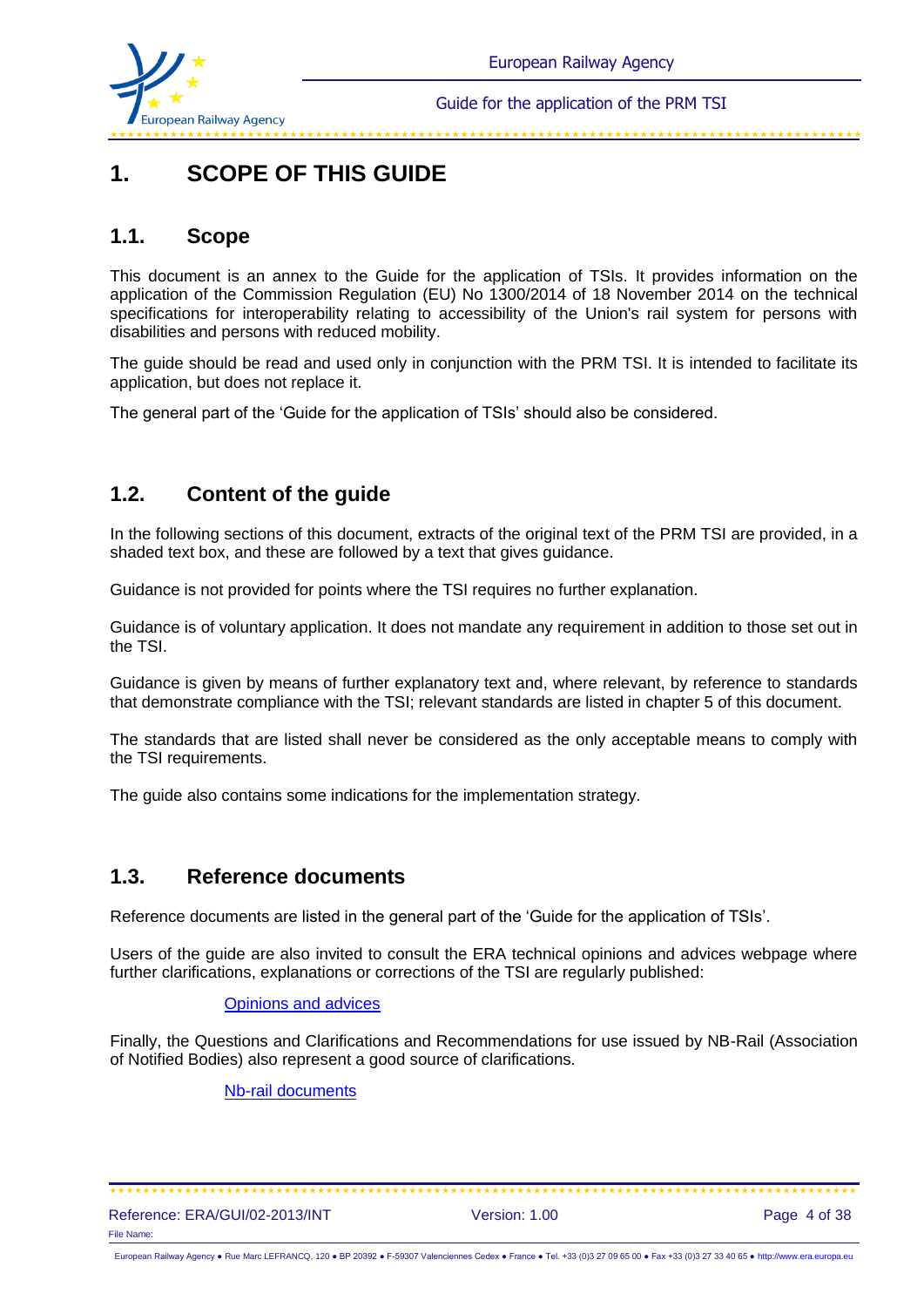

## **1.4. Definitions and abbreviations**

Definitions and abbreviations are given in the PRM TSI, points 2.2 and 2.3 and in the general part of the 'Guide for the application of TSIs'.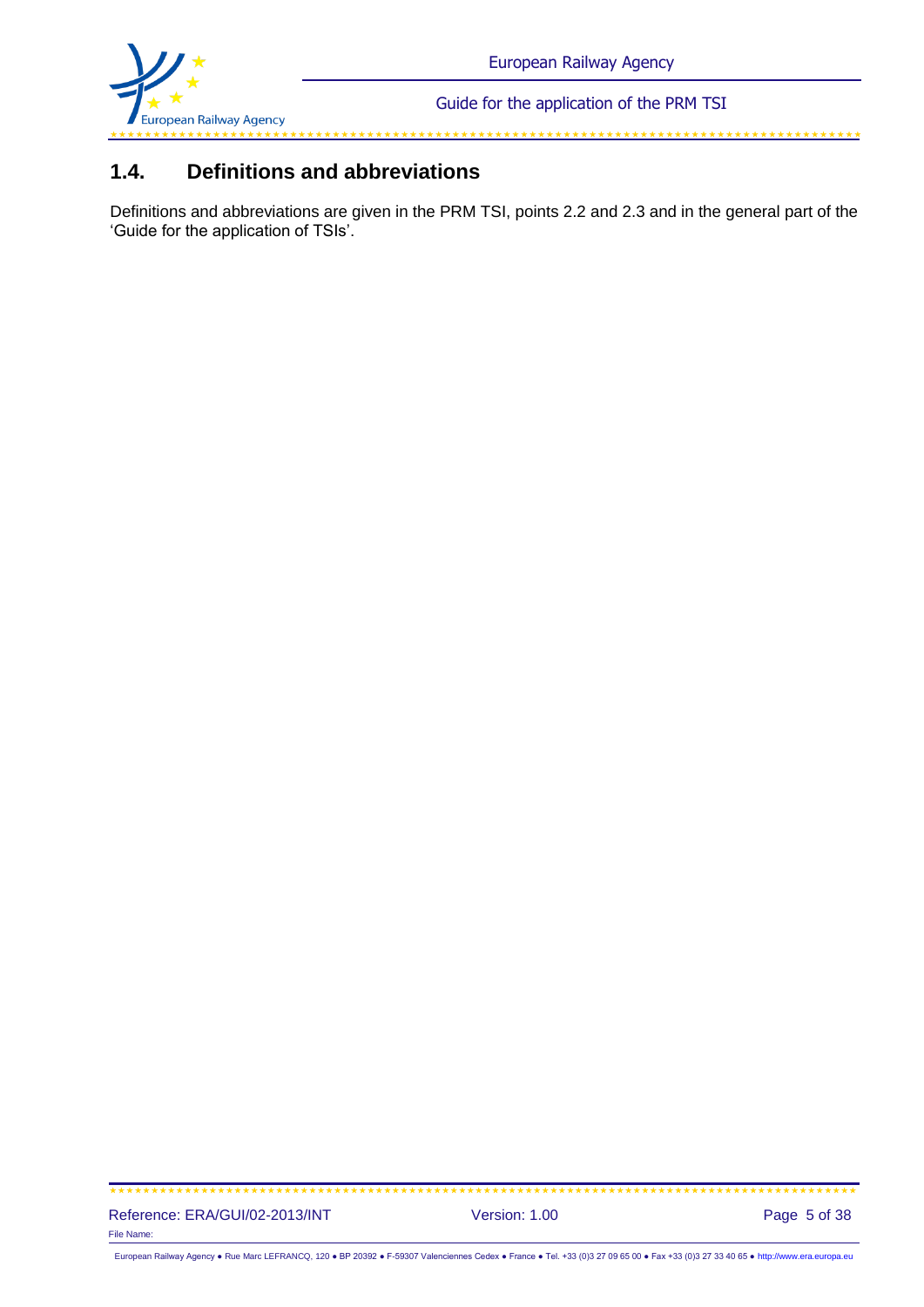

# **2. CLARIFICATIONS ON THE PRM TSI**

## **2.1. Scope of the TSI**

### *Scope related to Infrastructure*

*This TSI applies to all the public areas of stations dedicated to the transport of passengers that are controlled by the Railway Undertaking, Infrastructure Manager or Station Manager. This includes the provision of information, the purchase of a ticket and its validation if needed, and the possibility to wait for the train.* 

That definition of the scope related to infrastructure clarifies that only those parts of the stations **dedicated to transport** are concerned (and not shopping malls for instance). Also, it clarifies that the TSI applies only to stations and not to (for instance) emergency exits, safe areas in tunnels or level crossings that are not part of the obstacle free route of a station.

Areas that are not controlled by the Railway Undertaking, Infrastructure Manager or Station Manager (either directly or through subcontractors) are out of scope; this can be the case, for instance, of car parks.

## **2.2. Definitions**

## **2.2.1. Definition of PRMs**

*"Person with disabilities and person with reduced mobility" means any person who has a permanent or temporary physical, mental, intellectual or sensory impairment which, in interaction with various barriers, may hinder their full and effective use of transport on an equal basis with other passengers or whose mobility when using transport is reduced due to age.*

*The transport of oversized items (for example: bicycles and bulky luggage) is not within the scope of this TSI.*

The definition above is derived from the article 1 of the United Nations Convention on the Rights of Persons with Disabilities. It does not specifically include people with children, people with bulky luggage, and foreign people with lack of knowledge of the local language. It does not include automatically elderly people and pregnant women.

Concerning those last two categories, they do not systematically lead to reduced mobility, but obviously old age can decrease the speed and ability with which passengers can move within the station or rolling stock environment. Therefore, elder passengers can be considered as persons with reduced mobility when compared with the average passenger. Similarly, pregnancy is not systematically a cause of reduced mobility. However, when a pregnant passenger's mobility is affected (for example preventing her from moving easily and quickly), then she may be considered a person with reduced mobility.

#### Reference: ERA/GUI/02-2013/INT Version: 1.00 Page 6 of 38 File Name: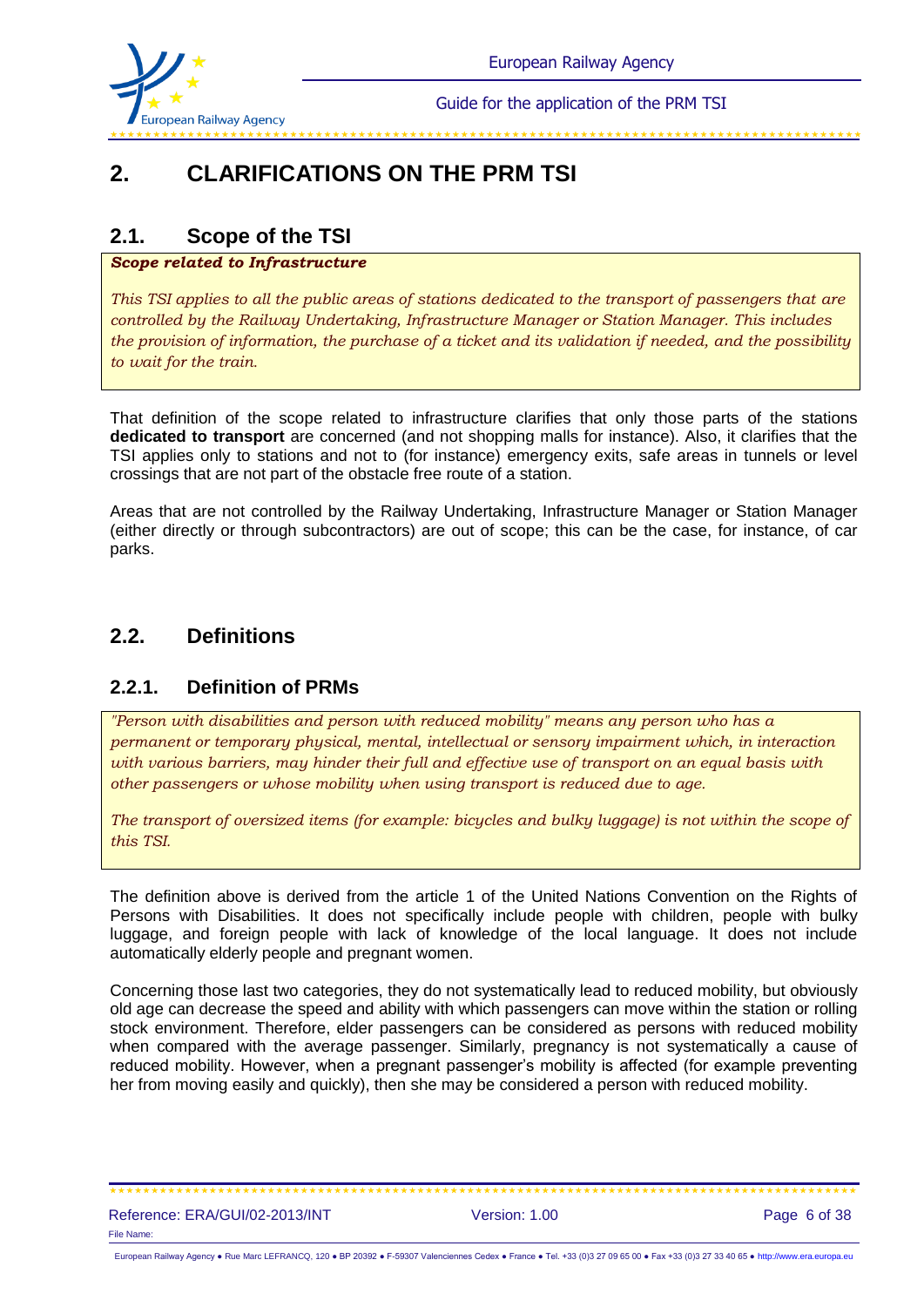

Consequently, the number of priority seats has not been affected by the change of definition. Also, the pictograms used to indicate priority seats have not been modified either: the symbols representing a pregnant woman and elder person are worldwide recognized.

### **2.2.2. Other definitions**

#### *Level access*

*A level access is an access from a platform to the doorway of a rolling stock for which it can be demonstrated that:*

- *The gap between the door sill of that doorway (or of the extended bridging plate of that doorway) and the platform does not exceed 75 mm measured horizontally and 50 mm measured vertically and*
- *The rolling stock has no internal step between the door sill and the vestibule.*

For this demonstration the gap should be calculated according to the requirements in TSI PRM points 4.2.2.11.1 (1) and (2) (with  $\delta h$  = horizontal gap and  $\delta v$  = vertical gap), and the point 2.5.10 of the present Application Guide, considering a track radius 300 m and straight level track.

### **2.3. General parameters**

### **2.3.1. Clarification of the two categories specified for the infrastructure subsystem (point 4.2.1)**

*((2) The basic parameters that are specified in points 4.2.1.1 – 4.2.1.15 apply to the scope of the infrastructure subsystem that is defined in point 2.1.1; they can be divided into two categories:* 

*• Those for which technical details need to be specified, such as the parameters relative to the platforms and how to reach the platforms. In this first case, the basic parameters are specifically described and the technical details to be satisfied in order to fulfil the requirement are detailed.*

*• Those for which technical details are not necessary to be specified, such as the value of ramps or the characteristics of parking places. In this second case, the basic parameter is defined as a functional requirement that can be met by applying several technical solutions.*

European Railway Agency ● Rue Marc LEFRANCQ, 120 ● BP 20392 ● F-59307 Valenciennes Cedex ● France ● Tel. +33 (0)3 27 09 65 00 ● Fax +33 (0)3 27 33 40 65 ● [http://www.era.europa.eu](http://www.era.europa.eu/)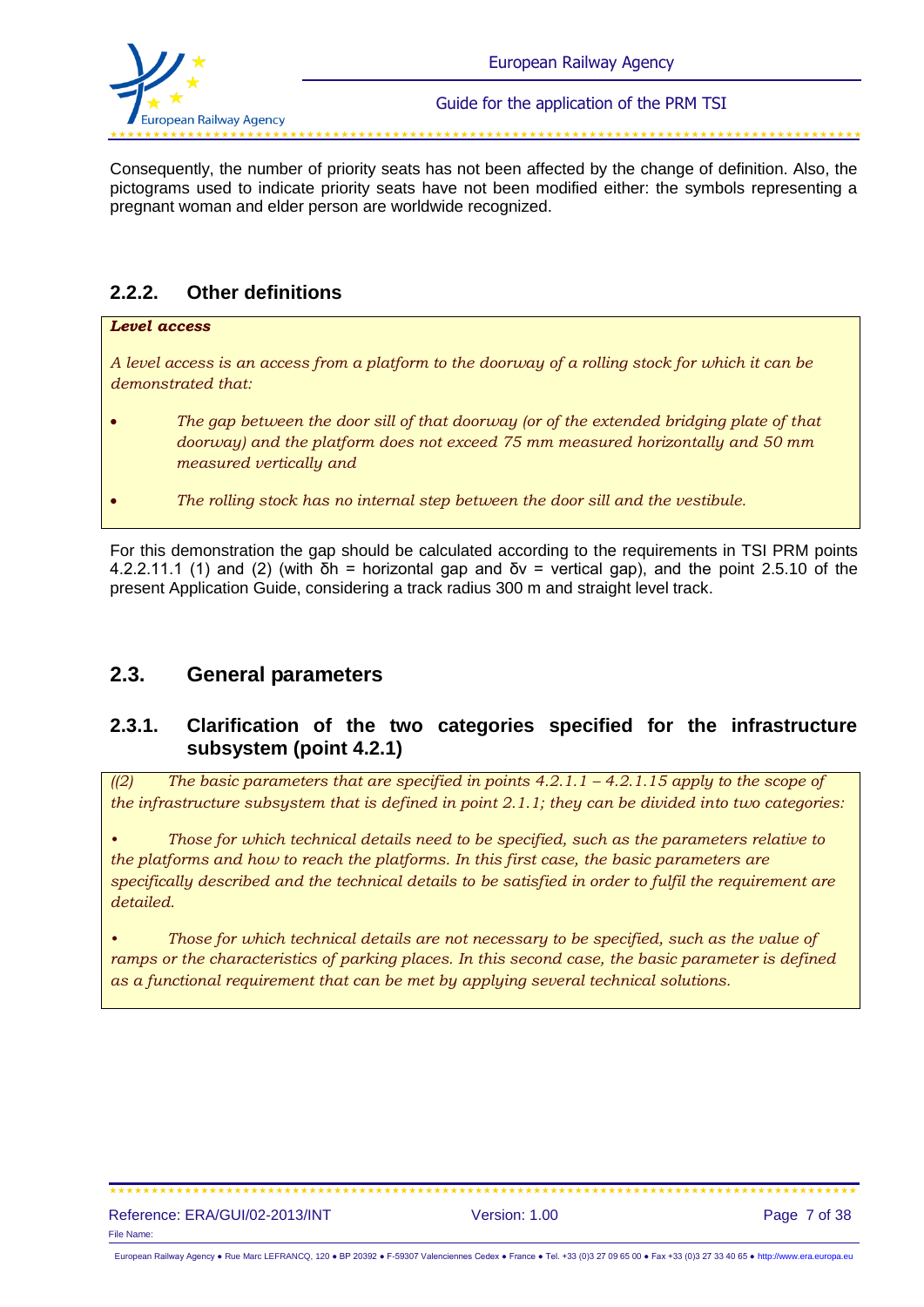

Regarding the second category of basic parameters, the Working Party drafting the PRM TSI ensured that they can always be covered by an international (ISO) or European (EN) standard, with a few exceptions*<sup>1</sup>* .

Therefore, for those parameters, the TSI is deliberately specifying a high level functional requirement: the present Application Guide lists some international and European standards that the applicant may apply in order to meet this functional requirement.

The application of these standards remains voluntary, and the applicant can always apply other standards to meet the requirements. As a matter of fact, the functional requirements are also generally covered by national, regional or local standards and sometimes even by company rules.

The principles for the application of other standards than the ones that are listed in this Application Guide are the following:

- National/regional/local standards can be applied when they provide an equivalent solution than the one specified in the standards listed in this guide.
- National/regional/local standards can only be applied on the territory they cover: one of the reasons for removing some detailed requirements from the TSI is to allow some harmonization at local level. An applicant that would intend to use a "foreign" standard would strictly be in contradiction with this objective.
- Company rules can be used when they are derived from the above standards or when they have been validated by a representative group of users.

Equivalence is to be understood as "having the same or a similar effect" as per the definition of Collins dictionary:

*Equivalent, adjective*

- *1. equal or interchangeable in value, quantity, significance, etc*
- *2. having the same or a similar effect or meaning.*

Examples of equivalent solutions are given in appendix 1.

In the following points, those requirements are called "parameters of the  $2<sup>nd</sup>$  category".

Guidance for the assessment of the parameters of the  $2^{nd}$  category is given in chapter 3.

### **2.3.2. Contrast**

l

Contrast is a parameter of the second category.

The requirement to "contrast with the background" is a frequent one in the TSI. In general, visual contrast is a matter of having different light reflectance values (LRV) or having different luminance.

<sup>1</sup> *In exceptional cases where a parameter is not covered by an international standard, a European standard and not either covered by a more local standard, it is possible to utilize standards from another EU Member States or from another region of the Member State.*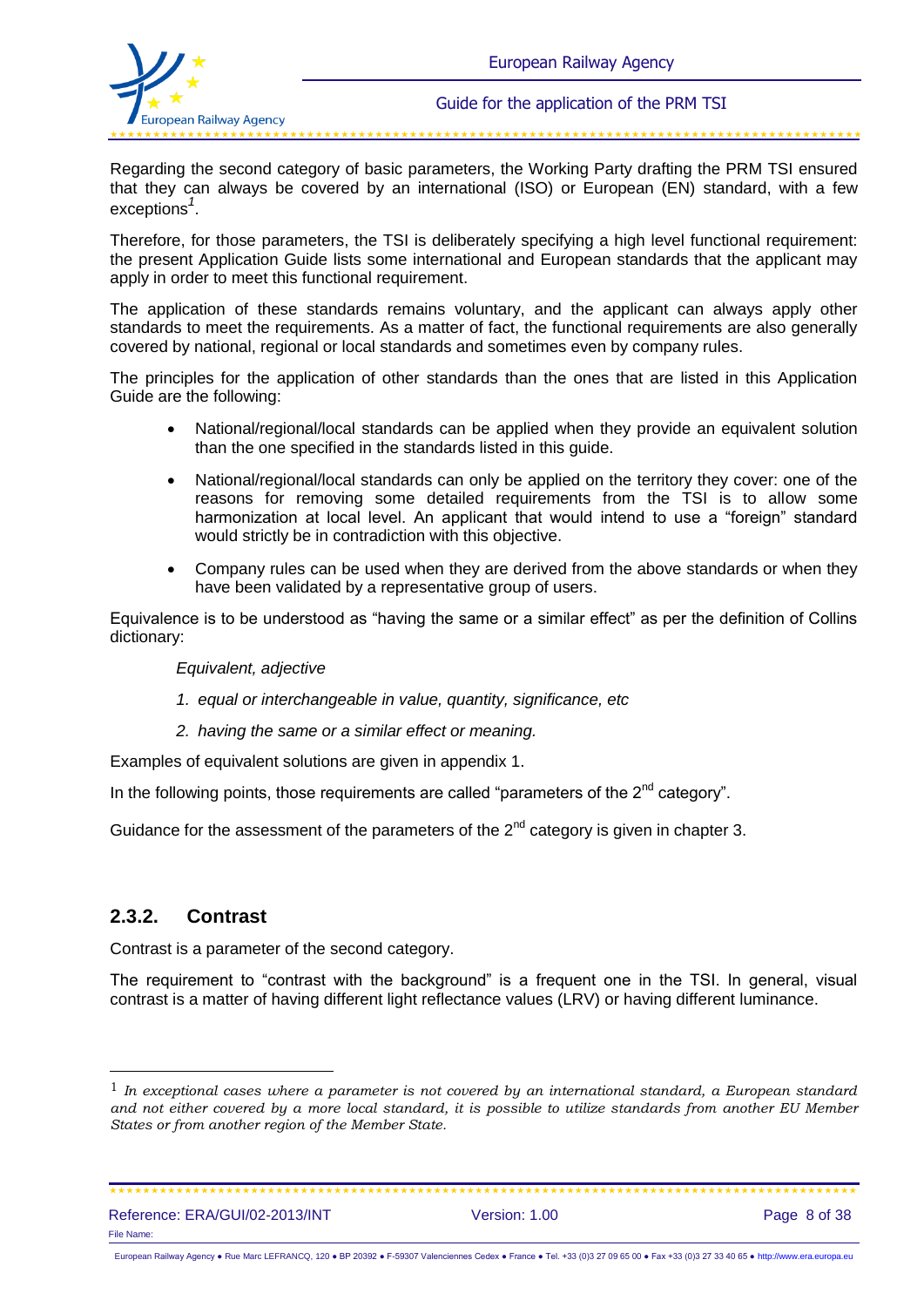

فاستقل فاستقل فاستقل فاستقل فاستقل فاستقل فاستقل فاستقل فاستقل فاستقل فاستقل فاستقلت فاستقل فاستقل فاستقل فاستقل

When it is required in the TSI to provide a contrast, this can be achieved by applying the standards listed in chapter 5, index A.

The methodology provided in the Recommendation For Use 053 issued by NB-Rail (see point 1.3) can also be used, and can be adapted by using reflectance from RAL directly.

Other standards can be used according to the rules described in point 2.3.1.

For assessing this parameter, it is sufficient to provide the technical data sheet of the product(s). The assessment should not consider factors such as snow, ice, rain and different lighting conditions (shadows).

In some precise cases, it is required in the TSI to provide a self-contrasted marking on elements such as boarding aids: being obstacles to other passengers when they are in use, the boarding aids are frequently displaced and therefore they cannot be assessed by the "contrast with the background". A methodology for providing self-contrasted marking is described in the standards listed in chapter 5, index B.

### **2.3.3. Tactile**

The requirement to "tactile" is a frequent one in the TSI. Tactile is a parameter of the second category.

When it is required in the TSI to provide tactile signs and tactile controls, this can be achieved by applying the standards listed in chapter 5, index C.

When it is required in the TSI to provide tactile walking surface indicators, this can be achieved by applying the standards listed in chapter 5, index D.

Other standards can be used according to the rules described in point 2.3.1.

### **2.3.4. Readability of a typeface**

The readability of a typeface is related to the ease of distinguishing one letter from another. Readability is a parameter of the second category.

When it is required in the TSI to ensure the readability of a typeface, this can be achieved by applying the standards listed in chapter 5, index E.

Other standards can be used according to the rules described in point 2.3.1.

Standards generally recommend the use of sans serif typefaces ("Serifs" are the small finishing strokes on the end of a character; "Sans serif" fonts do not have these small finishing strokes). However, some typefaces use horizontal lines to achieve a better readability, they should not be mistaken as serifs.

| $rm=m$                |  |
|-----------------------|--|
| $rm\Leftrightarrow$ m |  |

Figure 1: example showing horizontal lines (second line) to achieve better readability, which are no serifs.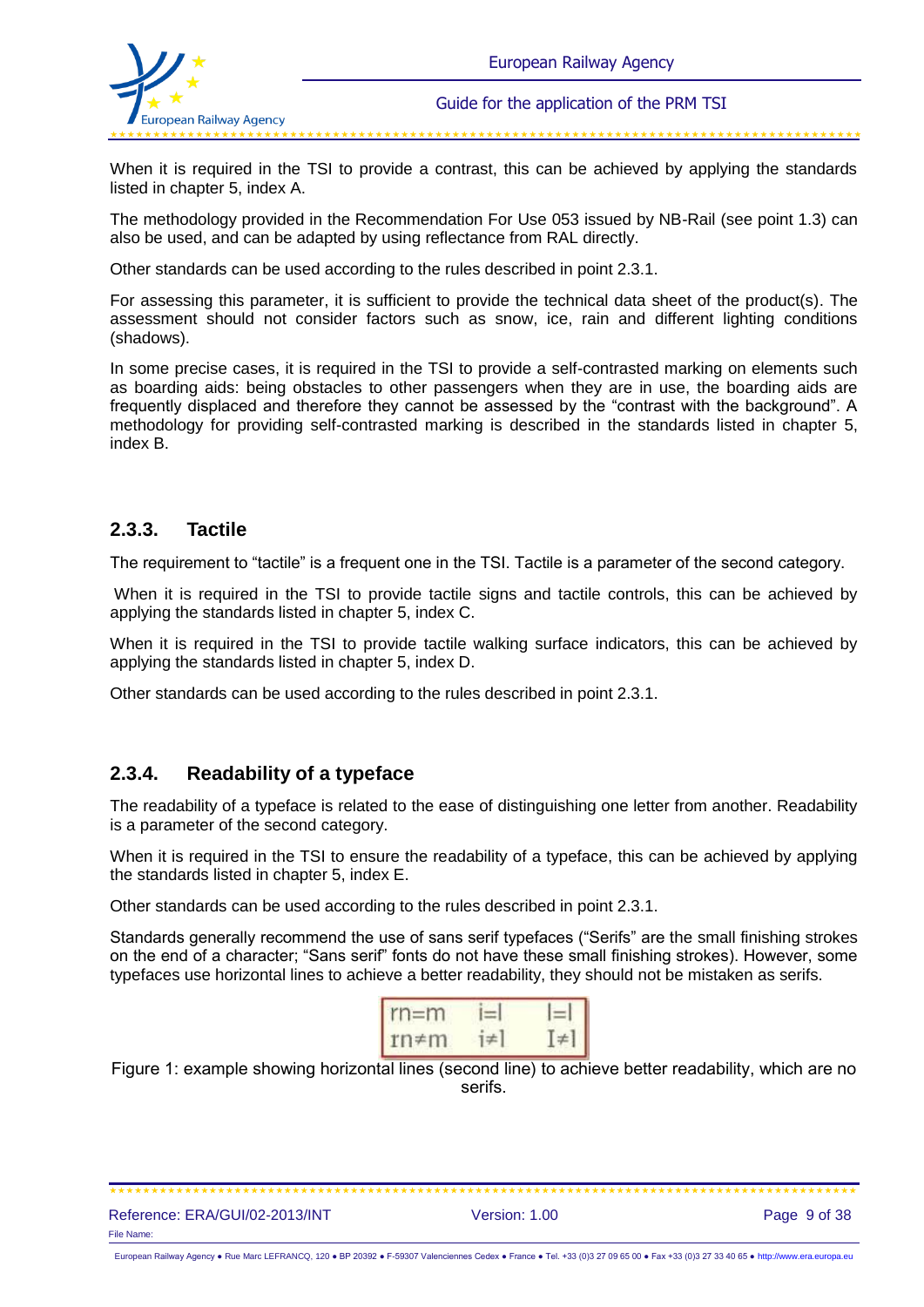

#### 

### **2.3.5. Palm operation**

When it is required in the TSI to provide a device that can be palm operated, this can be achieved by applying the standards listed in chapter 5, index F.

### **2.3.6. Slip resistance of Floor surfaces**

Slip resistance is a parameter of the  $2<sup>nd</sup>$  category.

The slip resistance characteristics of infrastructure floor coverings can be assessed according to the standards listed in chapter 5, index G.

For external areas, slip resistance can be assessed according to the standards listed in chapter 5, index H

Other standards can be used according to the rules described in point 2.3.1.

For assessing this parameter, it is sufficient to provide the technical data sheet of the product(s) used as floor covering(s). When tests are realized, the assessment should not consider factors such as snow, ice, sand, rain and leaves.

The assessment of the slip resistance of boarding aids and rolling stock access steps can be done according to the methodology given in chapter 5, index I.

### **2.4. Infrastructure subsystem**

### **2.4.1. Parking facilities for PRM (point 4.2.1.1)**

*(1) Where a station specific parking area exists, there shall be sufficient and adapted parking spaces reserved for PRM eligible to utilise them at the nearest practicable position, within the parking area, to an accessible entrance.*

The quantity and characteristics of parking places are parameters of the  $2<sup>nd</sup>$  category.

Acceptable technical means to satisfy the requirement are described in the standards listed in chapter 5, index J.

Other standards can be used according to the rules described in 2.3.1

### **2.4.2. Obstacle-free route (point 4.2.1.2)**

*(1) Obstacle free routes shall be provided that interconnect the following public areas of the infrastructure if provided:*

*• (…)*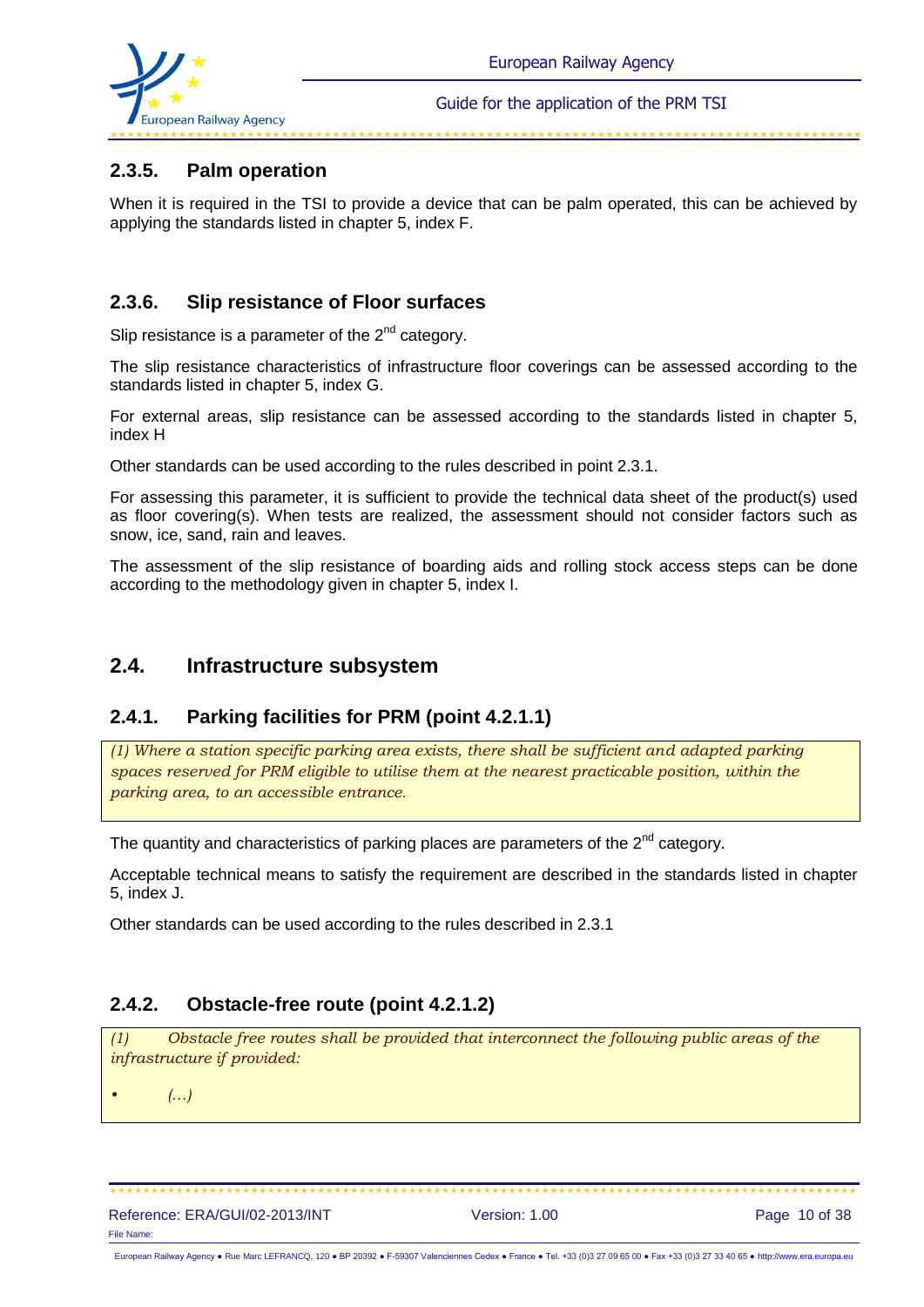

The requirement expressed in this sentence is that all routes that interconnect the public areas of a station, within the scope of the TSI, are required to be obstacle-free routes.

This does not mean that all paths that constitute a route shall be equally accessible by all passengers: the definition provided in clause 2.3 of the TSI clarifies: "*the route can be divided to better meet the needs of all persons with disabilities and reduced mobility. The combination of all the parts of the obstacle free route constitutes the route accessible for all persons with disabilities and reduced mobility*".

For example, an obstacle-free route can be the combination of a step-free part, a second part having a tactile path and further parts; the latter are not required to be step-free or equipped with guiding tactile walking surface indicators (TWSI) and they may have stairs provided that these stairs are compliant to the TSI requirements (contrast, warning TWSI, double handrail).

*(1) Obstacle free routes shall be provided that interconnect the following public areas of the infrastructure if provided:*

- *• (..)*
- *• waiting areas*
- *• (..)*

A waiting area can be defined as a place to wait for the departure of the train having all the following characteristics:

- Seats are available
- Information about the departures of the trains is available
- People are protected against weather influences (i.e. rain, sun, wind).

The TSI differentiates between "waiting areas and "platform where passengers are allowed to wait for trains" (see 4.2.1.7 (3)).

The term "shelter" is also mentioned in the TSI (see 6.2.4). A shelter is a structure with a roof for weather protection but not necessarily walls." A simple shelter on a platform is not to be understood as a waiting area unless it has all above characteristics.

*(3) Obstacle-free route floor surfaces and ground surfaces shall have low reflecting properties.*

The reflectance of the floor surface and/or the ground surface is a parameter of the  $2^{nd}$  category.

Acceptable technical means to satisfy the requirement for paints and varnishes are described in the standards listed in chapter 5, index K. For any other ground material and/or surface materials an assessment is not necessary

Other standards can be used according to the rules described in point 2.3.1.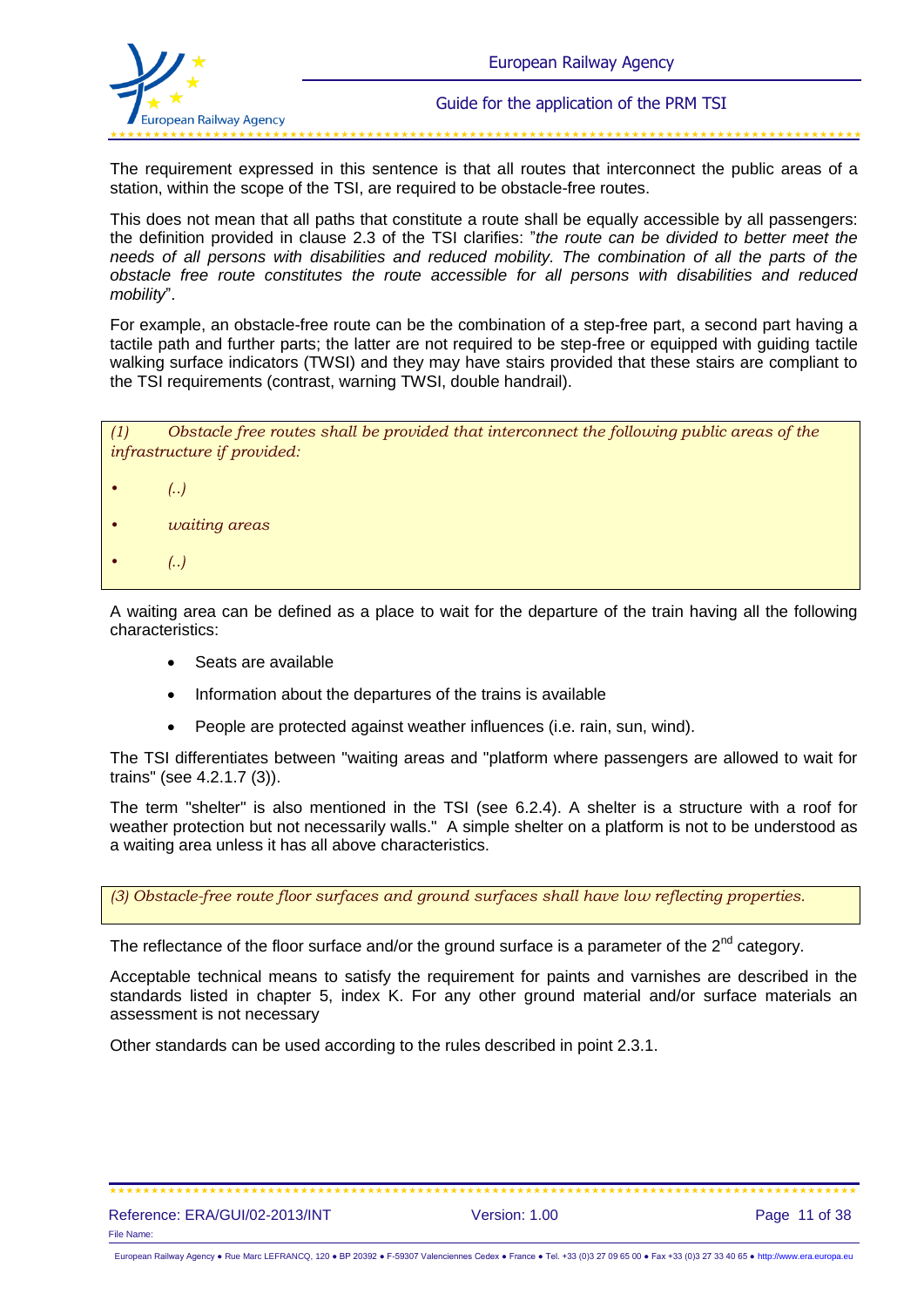

## **2.4.3. Vertical circulation (point 4.2.1.2.2)**

*(2) Staircases on the obstacle-free routes shall have a minimum width of 160cm measured between the handrails. As a minimum the first and last steps shall be indicated by a contrasting band and as a minimum tactile warning surface indicators shall be installed before the first descending step.*

The characteristics of the contrasting band and tactile warning surface indicator are parameters of the 2<sup>nd</sup> category. For contrast and tactile characteristics, refer to points 2.3.2 and 2.3.3.

*(3) Ramps shall be installed for PRM unable to use stairs where lifts are not provided. They shall have a moderate gradient. A steep gradient is allowed for ramps on short distances only.*

The characteristics of ramps are parameters of the  $2<sup>nd</sup>$  category.

Acceptable technical means to satisfy the requirement are described in the standards listed in chapter 5, index L.

Other standards can be used according to the rules described in point 2.3.1.

The following picture gives a conversion of the value of ramps. It also provides interesting representations:

- On the left, representation of the height:length ratio, showing the length of ramps for overcoming the same vertical difference
- On the right, representation of the angular value, showing the vertical distance overcame by ramps of the same length but of different angles.

| Length to height ratio<br>Representation | Value | Ramp Value |      | Ramp angular value |
|------------------------------------------|-------|------------|------|--------------------|
|                                          | 1:25  | 4,0%       | 40%  | $2,3^{\circ}$      |
|                                          | 1:20  | 5,0%       | 50%  | $2,9^{\circ}$      |
|                                          | 1:18  | 5,6%       | 56‰  | $3,2^\circ$        |
|                                          | 1:15  | 6,7%       | 67‰  | $3,8^\circ$        |
|                                          | 1:12  | 8,3%       | 83%  | $4,8^\circ$        |
|                                          | 1:10  | 10,0%      | 100‰ | $5,7^\circ$        |
|                                          | 1:8   | 12,5%      | 125‰ | $7,1^{\circ}$      |
|                                          | 1:6   | 16,7%      | 167‰ | $9,5^{\circ}$      |

Figure 2: conversion table and visual representation of ramps

### **2.4.4. Route identification (point 4.2.1.2.3)**

*(2) Information on the obstacle-free route shall be given to visually impaired people by tactile and contrasting walking surface indicators as a minimum. This paragraph does not apply to obstacle* 

 Reference: ERA/GUI/02-2013/INT Version: 1.00 Page 12 of 38 File Name:

European Railway Agency ● Rue Marc LEFRANCQ, 120 ● BP 20392 ● F-59307 Valenciennes Cedex ● France ● Tel. +33 (0)3 27 09 65 00 ● Fax +33 (0)3 27 33 40 65 ● [http://www.era.europa.eu](http://www.era.europa.eu/)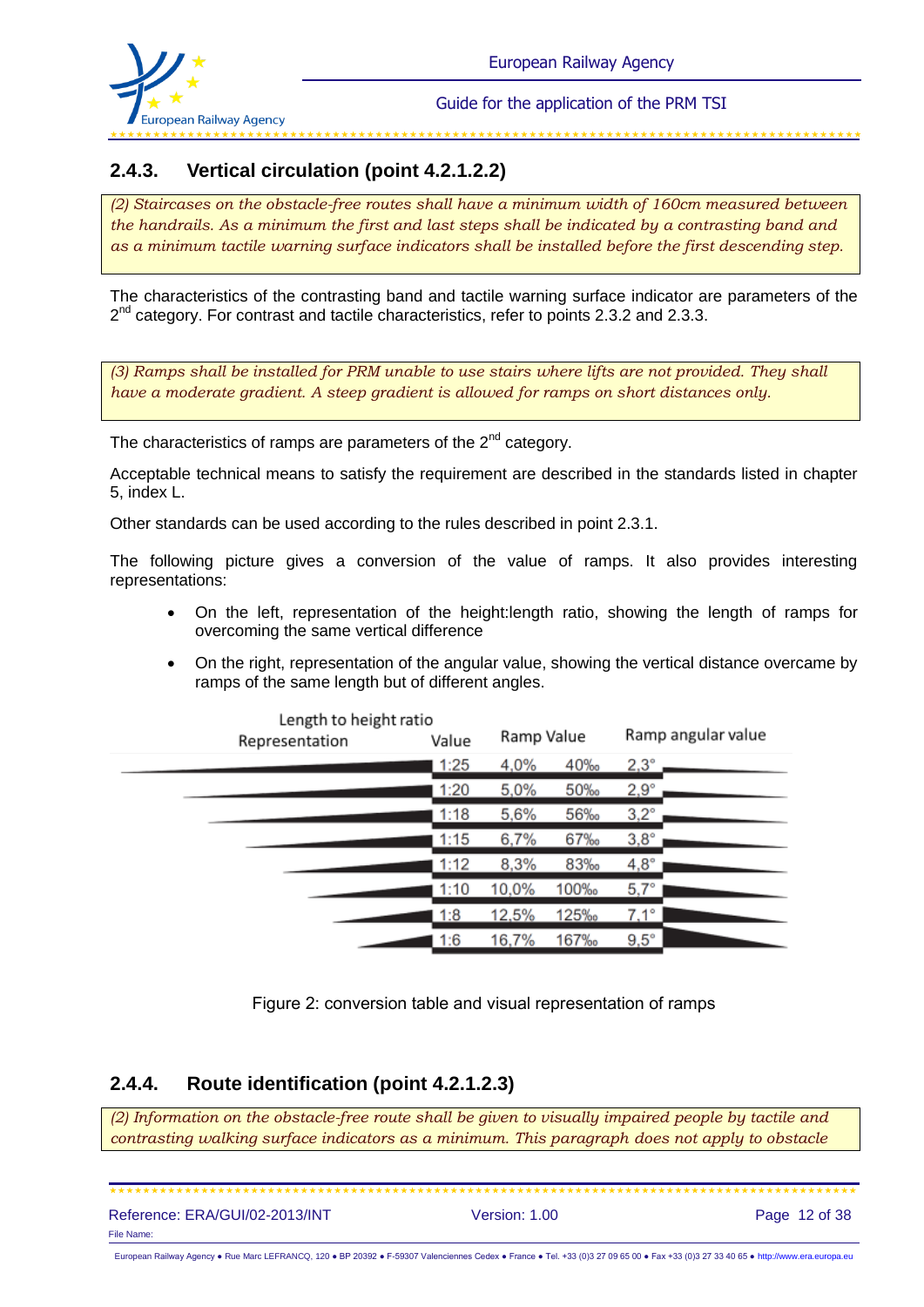

*free routes to and from car parks.*

The characteristics of tactile and contrasting surface indicators are parameters of the  $2^{nd}$  category. See points 2.3.2 and 2.3.3 of this guide.

Audible and tactile signs, talking signs or Braille maps may be used as complementary means to provide information.

### **2.4.5. Doors and entrances (point 4.2.1.3)**

*(2) Doors shall have a minimum clear useable width of 90cm and shall be operable by a PRM.*

The characteristics of doors operating devices are parameters of the  $2^{nd}$  category.

Applicable technical means to satisfy the requirement are described in the standards listed in chapter 5, index M.

Other standards can be used according to the rules described in point 2.3.1.

### **2.4.6. Highlighting of transparent obstacles (point 4.2.1.5)**

*(1) Transparent obstacles on or along the routes used by passengers, consisting of glass doors or transparent walls, shall be marked. These markings shall highlight the transparent obstacles. They are not required if passengers are protected from impact by other means – for example, by handrails or continuous benches.*

The characteristics of markings on transparent obstacles are parameters of the  $2^{nd}$  category.

Acceptable technical means to satisfy the requirement are described in the standards listed in chapter 5, index N.

Other standards can be used according to the rules described in point 2.3.1.

This following partly glazed surface need not to have markings:

• third parties retail units in the area controlled by the Station Manager (e.g. shop windows used to present the products that are sold inside)

Partial glass walls and balustrades shall only be assessed when one contrasting band or more is possible to apply, because of the height of the object (see examples below).

European Railway Agency ● Rue Marc LEFRANCQ, 120 ● BP 20392 ● F-59307 Valenciennes Cedex ● France ● Tel. +33 (0)3 27 09 65 00 ● Fax +33 (0)3 27 33 40 65 ● [http://www.era.europa.eu](http://www.era.europa.eu/)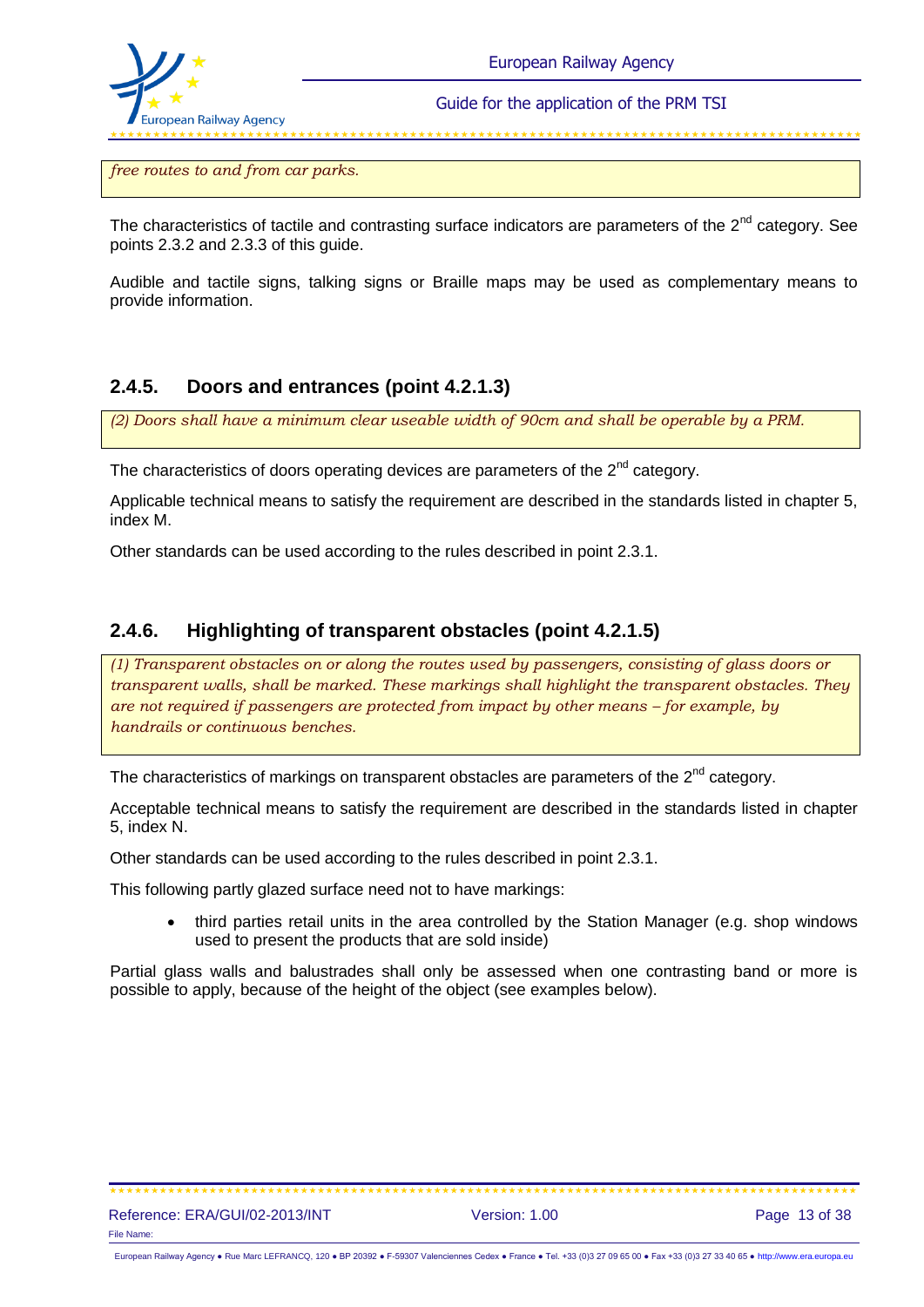



Figure 3: example of glass balustrades



Figure 4: example of partial glass wall

For transparent obstacles lower than 950 mm there is no requirement.

The handrail and frame of glass balustrades can be considered to fulfil the requirements for these markings, when they are broad enough (100 mm high, contrast with the background against which they are viewed

### **2.4.7. Toilets and baby nappy changing facilities (point 4.2.1.6)**

*(1) If toilets are provided at a station, then a minimum of one unisex cubicle shall be wheelchair accessible.*

The characteristics of a wheelchair accessible toilet are parameters of the  $2<sup>nd</sup>$  category.

Acceptable technical means to satisfy the requirement are described in the standards listed in chapter 5, index O.

Other standards can be used according to the rules described in point 2.3.1.

*(2) If toilets are provided at a station, baby nappy changing facilities shall be provided which are accessible to both men and women.*

Baby nappy changing facilities have to be available to wheelchair users (both men and women)

### **2.4.8. Furniture and free-standing devices (point 4.2.1.7)**

*(1) All items of furniture and free-standing devices at stations shall contrast with their background, and have rounded edges.*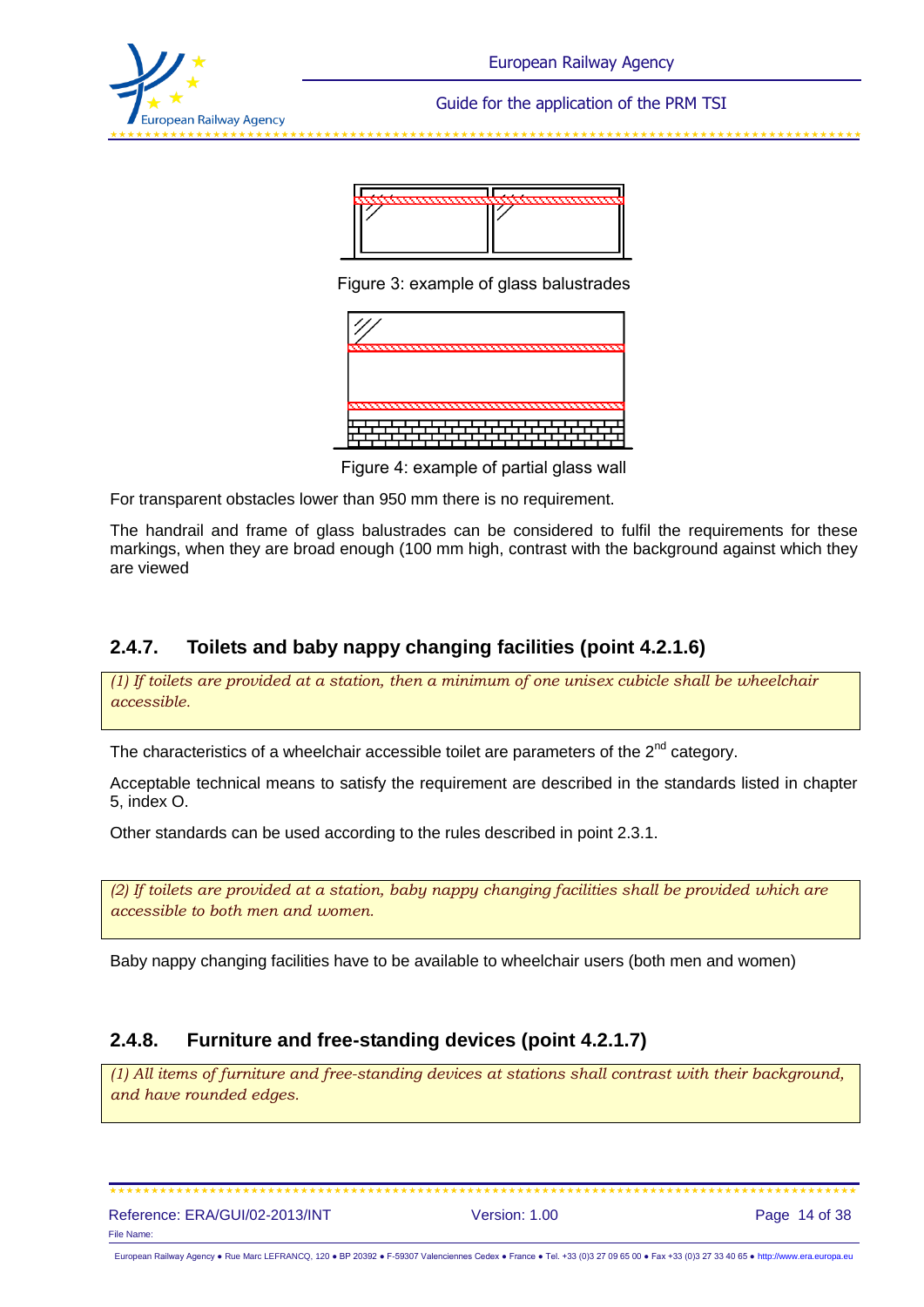Free-standing devices are those elements, either fixed or removable, that are not part of the structure of the building and that can constitute obstacles: lighting masts, information pillars or columns, bins etc. Elements that are not included in this definition are signalling equipment, lifts, external staircase, walls, any free-hanging devices above 210cm above the walking floor and items that have a dimension greater than 200cm perpendicular to the walking direction (e.g. fence, waiting shelter etc). The background in the context of this clause is to be understood as the floor surrounding the furniture and/or the free-standing device and any adjacent wall or structure when existing.

Contrast with the background is a parameter of the  $2^{nd}$  category. See point 2.3.2 of this application guide.

A rounded edge is the opposite of a sharp edge that is defined in point 2.5.1.

*(2) Within the station confines, furniture and free-standing devices (including cantilevered and suspended items) shall be positioned where they do not obstruct blind or visually impaired people, or they shall be detectable by a person using a long cane.*

This paragraph combines free standing devices (resting on the floor) and cantilevered/suspended items (generally fixed on a wall or ceiling) because they all represent obstacles. Their proper positioning is important, away from the obstacle-free routes.

In addition, when cantilevered and suspended items are positioned too low, they can constitute an undetectable obstacle for visually impaired persons. It is the same for elements such as inclined masts or pillars or stairs that can be a hazard. For instance in the case of stairs, when the space underneath the stairs is open, there is a need for a guard to be provided until the clear height under the stairs is sufficient.

In general, for every cantilevered, suspended or inclined item the need for a guard at floor level should be considered.

The minimum height and other characteristics of the guarding are parameters of the  $2<sup>nd</sup>$  category.

Applicable technical means to satisfy the requirement are described in the standards listed in chapter 5, index P.

Other standards can be used according to the rules described in point 2.3.1.

Alternatively, cantilevered items fitted below a height of 2100 mm, which protrude by more than 150 mm, are indicated by an obstacle, at a maximum height of 300 mm that can be detected by a blind person using a stick.

### **2.4.9. Ticketing, Information desks and Customer Assistance point (point 4.2.1.8)**

*(1) Where manual ticket sales counters, information desks and customer assistance points are provided along the obstacle-free route, a minimum of one desk shall be accessible to a wheelchair user and to people of small stature and a minimum of one desk shall be fitted with an induction loop system for hearing assistance.*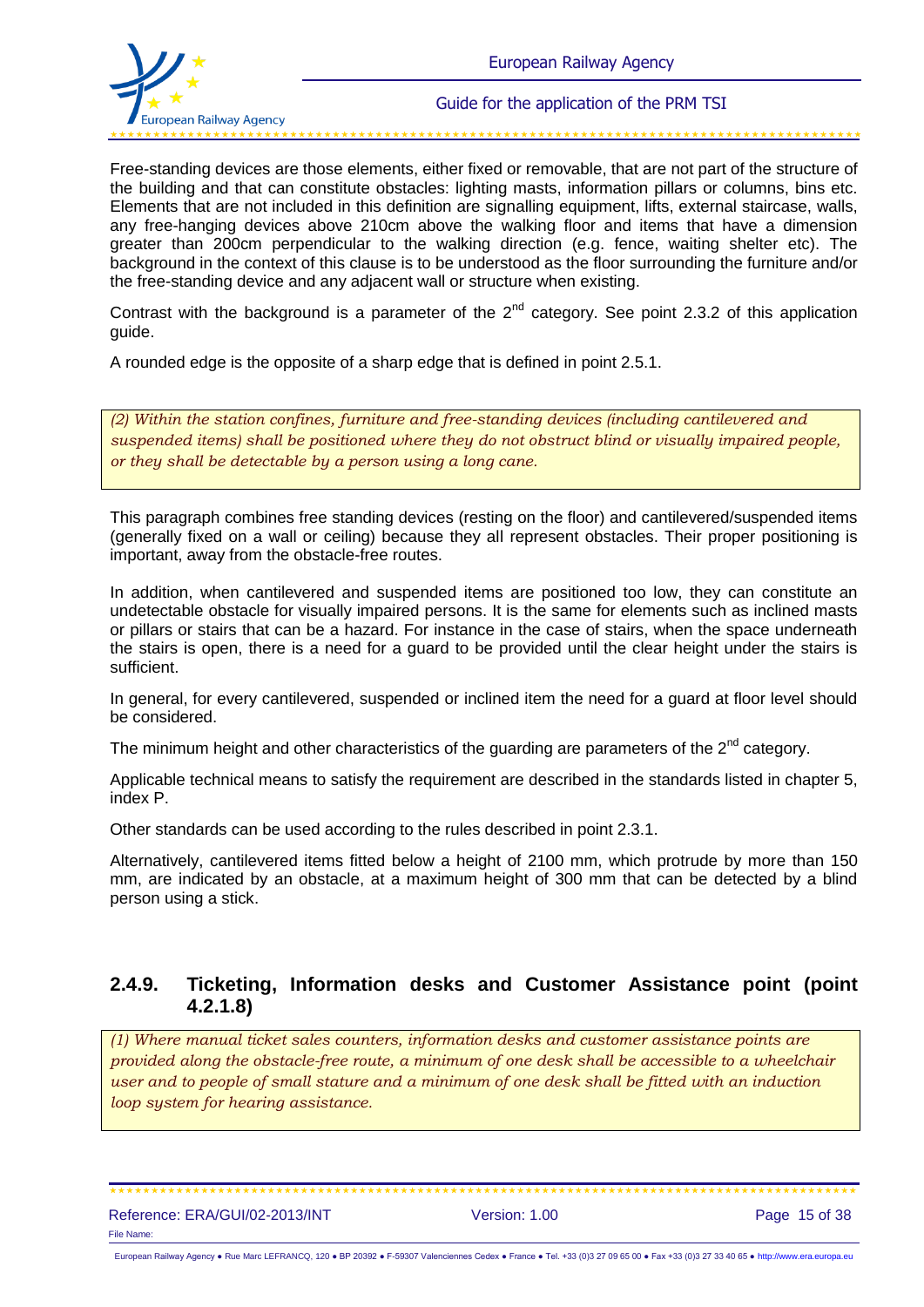

والمستحقق والمتوافق والمتوافق والمتوافق والمتوافق والمتوافق والمتوافق والمتوافق

The characteristics of an accessible desk are parameters of the  $2<sup>nd</sup>$  category.

Acceptable technical means to satisfy the requirement are described in the standards listed in chapter 5, index Q.

Other standards can be used according to the rules described in point 2.3.1.

*(2) If there is a glass barrier between the passenger and sales person at the ticket counter, this shall either be removable or, if not removable, an intercom system shall be fitted. Any such glass barrier shall consist of clear glass.*

There are many varieties of barriers used, they are not all made of glass. Therefore, 'glass' in the context of this parameter is to be understood as transparent material. It can be extended to other materials such as PMMA or polycarbonate.

For the assessment of this parameter, "clear" is to be understood as allowing a minimum of 50% light transmission.

If there are holes in the transparent barrier allowing sound to propagate, then an intercom system is not required

*(4) Where ticket vending machines are provided on an obstacle free route at a station, a minimum of one of these machines shall have an interface that is reachable by a wheelchair user and people of small stature.*

The characteristics of accessible ticket vending machines are parameters of the  $2^{nd}$  category.

Applicable technical means to satisfy the requirement are described in the standards listed in chapter 5, index R.

Other standards can be used according to the rules described in point 2.3.1.

### **2.4.10. Lighting (point 4.2.1.9)**

*(1) The illuminance level of the external areas of the station shall be sufficient to facilitate way finding and to highlight the changes of level, doors and entrances.*

*(2) The illuminance level along obstacle-free routes shall be adapted to the visual task of the passenger. Particular attention shall be paid to the changes of levels, ticket vending offices and machines, information desks and information displays.*

The illuminance levels in the areas described are parameters of the  $2^{nd}$  category.

Applicable technical means to satisfy the requirement are described in the standards listed in chapter 5, index S.

Other standards can be used according to the rules described in point 2.3.1.

| Reference: ERA/GUI/02-2013/INT | Version: 1.00 | Page 16 of 38 |
|--------------------------------|---------------|---------------|
| File Name:                     |               |               |

European Railway Agency ● Rue Marc LEFRANCQ, 120 ● BP 20392 ● F-59307 Valenciennes Cedex ● France ● Tel. +33 (0)3 27 09 65 00 ● Fax +33 (0)3 27 33 40 65 ● [http://www.era.europa.eu](http://www.era.europa.eu/)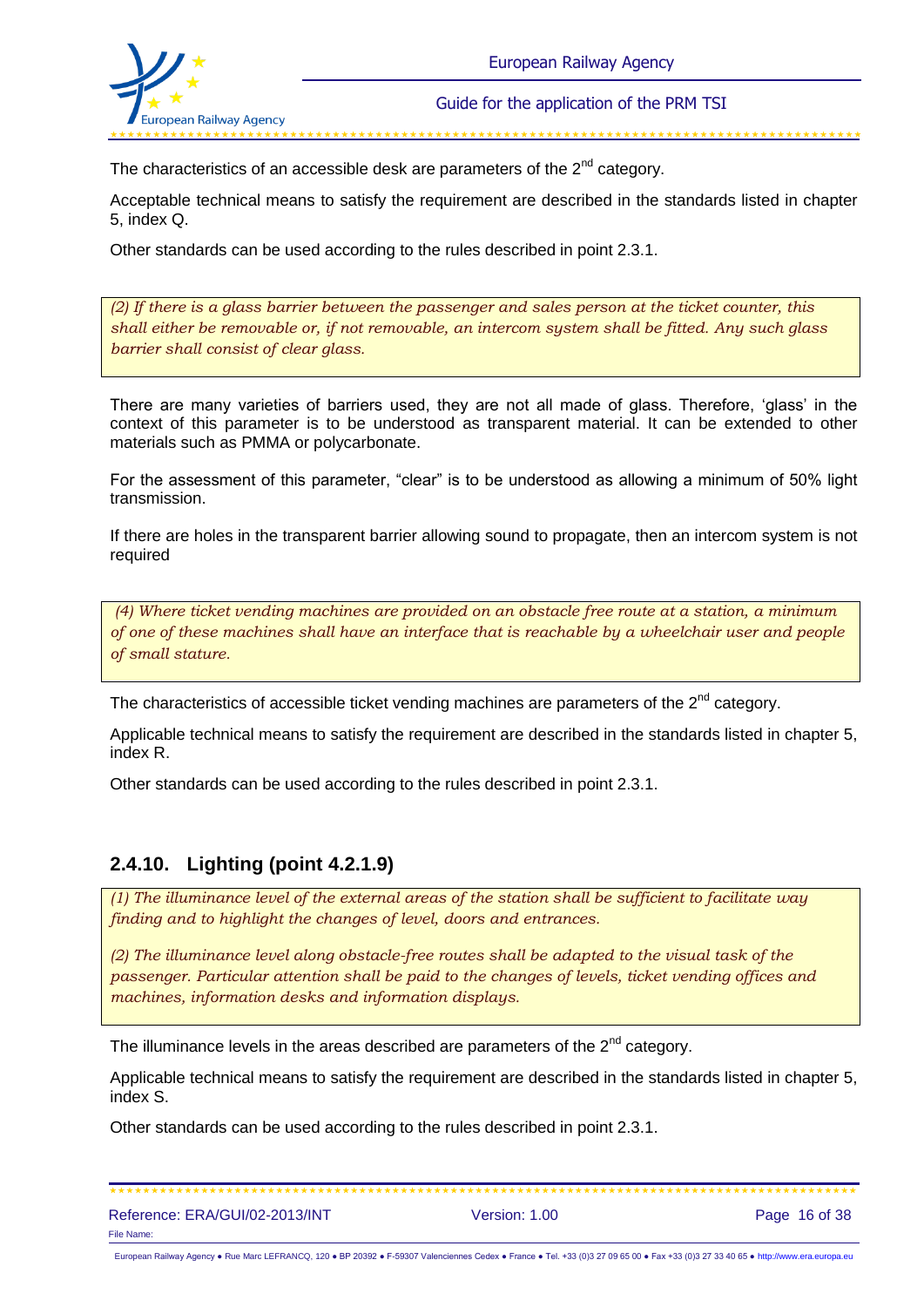

*(4) Emergency lighting shall provide sufficient visibility for evacuation and for identification of firefighting and safety equipment.*

Emergency lighting is a parameter of the  $2^{nd}$  category.

Applicable technical means to satisfy the requirement are described in the standards listed in chapter 5, index T.

Other standards can be used according to the rules described in point 2.3.1.

### **2.4.11. Visual information: signposting, pictograms, printed or dynamic information (point 4.2.1.10)**

*(1) The following information shall be provided:*

- *Safety Information and Safety Instructions.*
- *Warning, prohibition and mandatory actions signs.*
- *Information concerning the departure of trains.*
- *Identification of station facilities, where provided, and access routes to those facilities.*

Information concerning the departure of trains is the planned departure as a minimum. It is not mandatory to provide the actual time of departure. In stations and on platforms, it is not mandatory to install a dynamic visual information system.

*(2) The fonts, symbols and pictograms used for visual information shall contrast with their background.*

Contrast with the background is a parameter of the  $2^{nd}$  category. See point 2.3.2 of this application guide.

*(3) Signposting shall be provided at all points where passengers need to make a route taking decision and at intervals on the route. Signage, symbols and pictograms shall be applied consistently over the whole route.*

This requirement expresses the need to provide the appropriate level of information required to make the decision. For example, "To the platforms" in general may be appropriate at the first decision making point when entering the station, rather than specific signs indicating each individual platform.

When a route leading to a specific zone is long, it is recommended to reiterate the signage at regular intervals (approximately every 100m maximum) so as to keep the passenger confident.

*(4) The information concerning the departure of trains (including destination, intermediate stops,*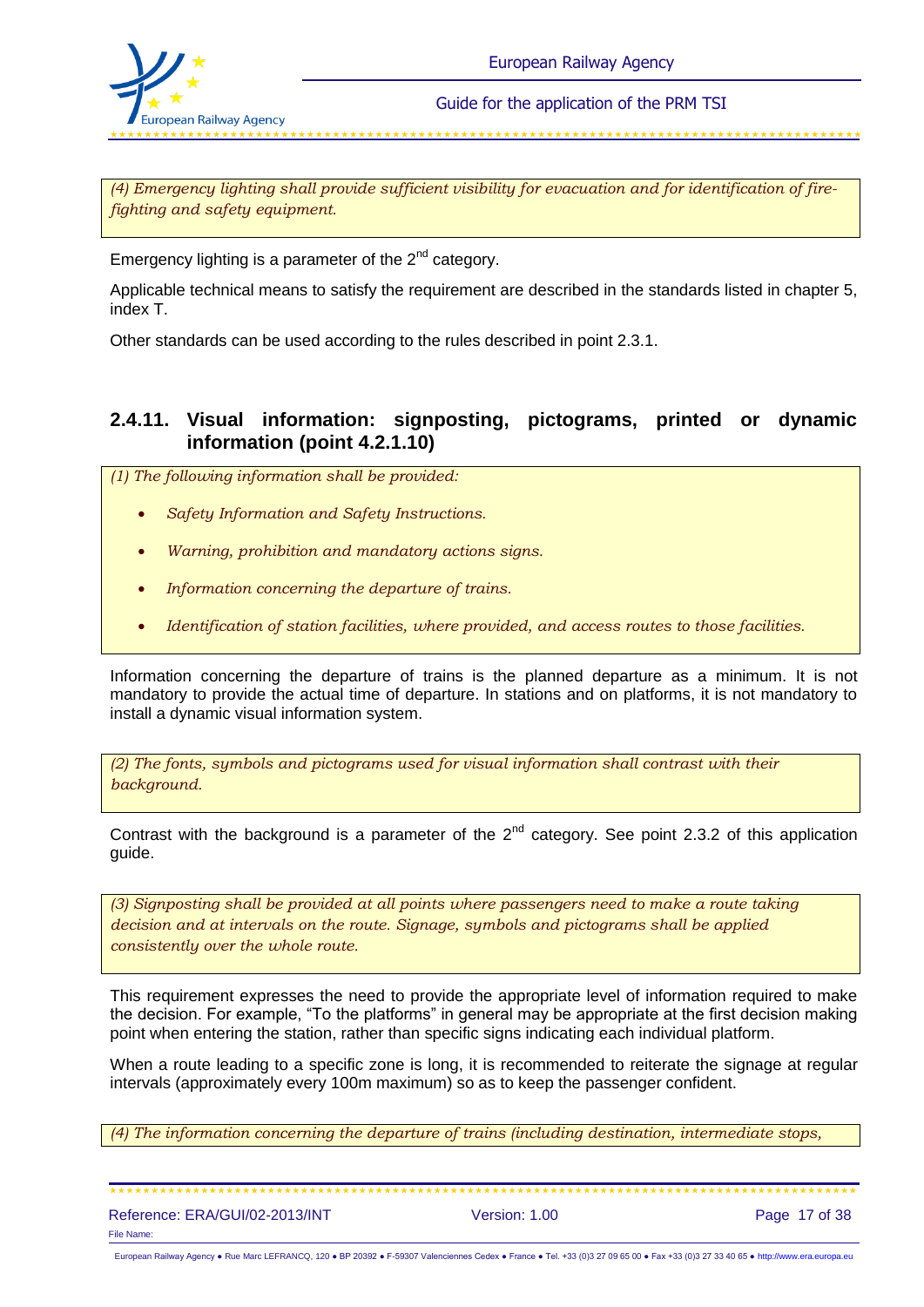

*platform number and time) shall be available at a height of 160cm maximum at least in one location in the station. This requirement applies to printed and dynamic information whatever is provided.*

The provision of visual information at a height of 160cm maximum is intended for people with visual impairment for whom, in case of dynamic information, the formula defining the area of use of displays (point 5.3.1.1 (3) of the TSI) is not appropriate for they have vision on a very short distance only. Therefore they need to be able to get their eyes very close to the message that is displayed.

It shall exist an appropriate and available visual information facility for those people once in each station. The station manager /infrastructure manager decides whether he provides printed or dynamic information.

People with a visual impairment should be directed to that place by an appropriate guiding system.

*(6) All safety, warning, mandatory action and prohibition signs shall include pictograms.*

Pictograms are signage containing only graphical symbols and/or figures within a frame with a particular meaning.

Applicable technical means to satisfy the requirement are described in the standards listed in chapter 5, index U.

Other standards can be used according to the rules described in point 2.3.1.

*(9) The following specific graphic symbols and pictograms shall be fitted with the wheelchair symbol in accordance with appendix N:*

 *If there is train configuration information on the platform, indication of the wheelchair boarding location.*

Only the information about the train configuration shall contain an indication about the wheelchair boarding location by using the wheelchair symbol. It is not required to mark the platform surface.

### **2.4.12. Platform width and edge of platform (point 4.2.1.12)**

*(1) The danger area of a platform commences at the rail side edge of the platform and is defined as the area where passengers are not allowed to stand when trains are passing or arriving.*

The limits of the danger area are defined in National rules

*(3) The minimum width of the platform without obstacles shall be the width of the danger area plus the width of two opposing freeways of 80cm (160cm). This dimension may taper to 90cm at the platform ends.*

The width requirement is applicable to both a single track platform and an island platform.

| Reference: ERA/GUI/02-2013/INT |  |
|--------------------------------|--|
| File Name:                     |  |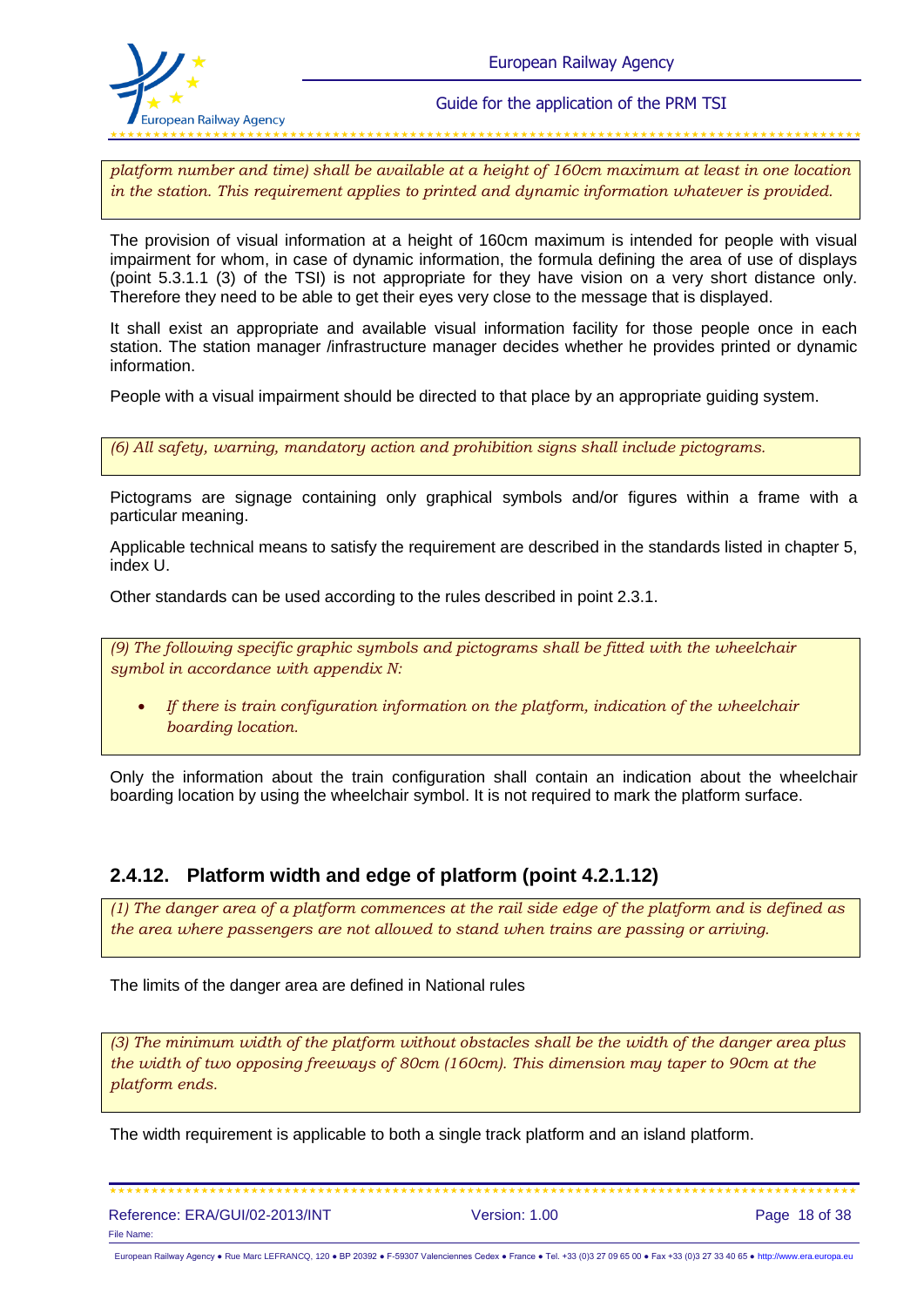

ی است که است که است که است که است که است که است که است که است که است که است که است که است که است که است که است

### **2.4.13. Passenger track crossing to platforms (point 4.2.1.15)**

*– where accesses to level crossings are equipped with safety chicanes in order to prevent people from unintended/uncontrolled crossing of the tracks, the minimum width of the walkways in the straight line and in the chicane can be less than 120cm with a minimum of 90 cm; it shall be sufficient for a wheelchair user to manoeuvre.*

The following sketch shows two acceptable solutions where the manoeuvring space is sufficient for a wheelchair. The top version is adapted to platforms with constructional constraints.



Figure 5: walkway and chicanes for level track crossing

## **2.4.14. Interoperability Constituent: Displays (point 5.3.1.1)**

*(1) Displays shall be sized to show individual station names or words of messages. Each station* 

| Reference: ERA/GUI/02-2013/INT                                                                                                                                                      | Version: 1.00 | Page 19 of 38 |
|-------------------------------------------------------------------------------------------------------------------------------------------------------------------------------------|---------------|---------------|
| File Name:                                                                                                                                                                          |               |               |
| European Railway Agency . Rue Marc LEFRANCQ, 120 . BP 20392 . F-59307 Valenciennes Cedex . France . Tel. +33 (0)3 27 09 65 00 . Fax +33 (0)3 27 33 40 65 . http://www.era.europa.eu |               |               |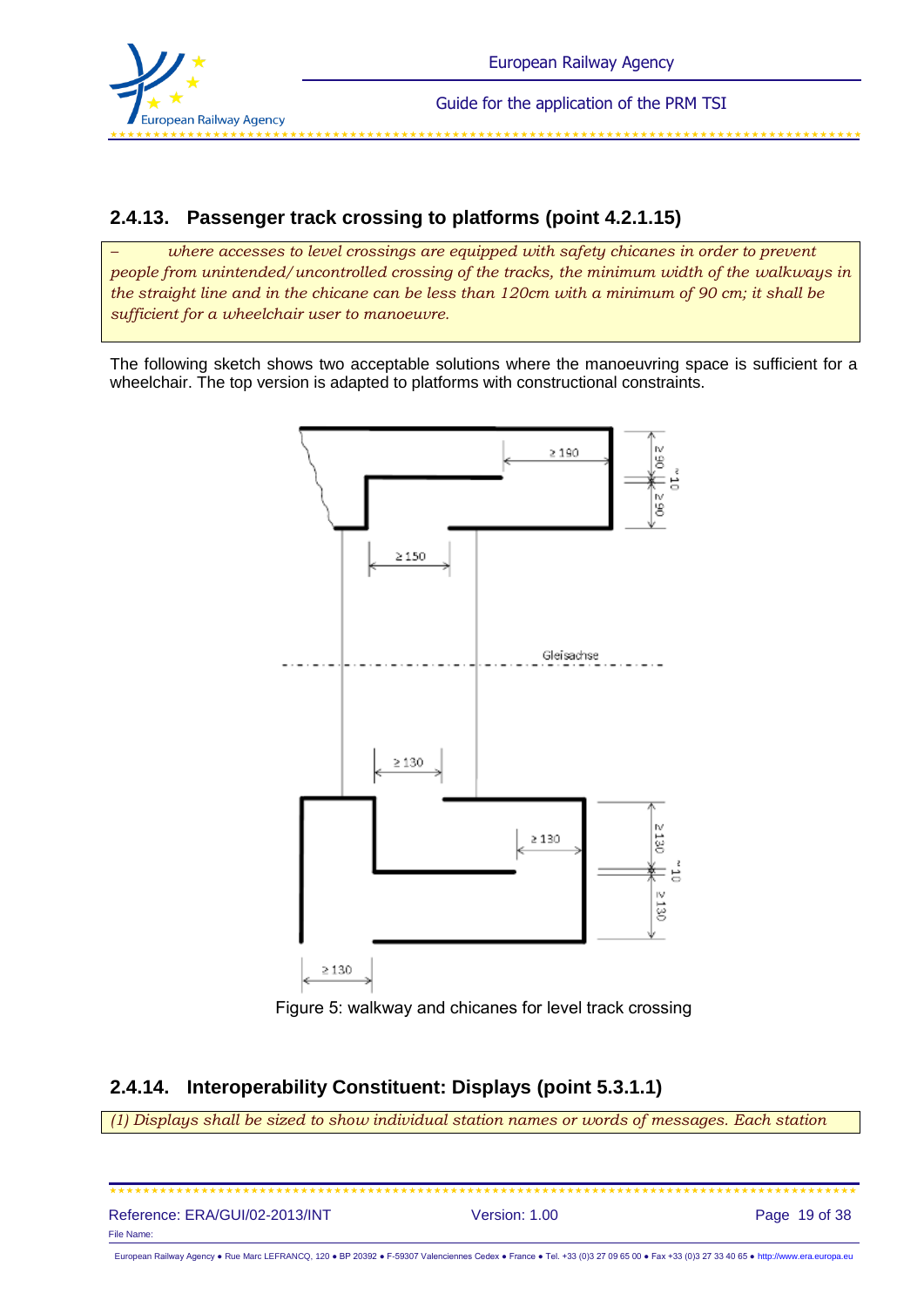

*name, or words of messages, shall be displayed for a minimum of 2 seconds.* 

Station names can be displayed complete or abbreviated if this is more convenient and if the abbreviation is clear. However, for the assessment of the IC, it is not required to know which station names will be displayed by the device.

## **2.4.15. Interoperability Constituent: Platform lifts (point 5.3.1.3)**

*(5) At surface level, the lift platform shall have a minimum clear width of 800mm and a length of 1200mm. According to appendix M, an additional length of 50 mm shall be available for feet above a height of 100 mm above the lift platform, considering both inboard and outboard orientations of the wheelchair user.* 

*(14) The loading-edge barrier (outer barrier) which functions as a loading ramp when the lift is at ground level, shall be sufficient when raised or closed, or a supplementary system shall be provided, to prevent a power wheelchair from riding over or defeating it.*

The following sketch shows an acceptable mean to comply with the requirements.

Required additional length for feet: 1250mm that shall be ensured at both platform ends (for inboard and outboard orientation)



Figure 6: clear length of the lift platform

In order to prevent a power wheelchair from riding over the barrier, a height of 100mm is recommended (such value is prescribed for instance in EN 1756-2:2004+A1:2009: Tail lifts - Platform lifts for mounting on wheeled vehicles - Safety requirements - Part 2: Tail lifts for passengers).

#### Reference: ERA/GUI/02-2013/INT Version: 1.00 Page 20 of 38 File Name: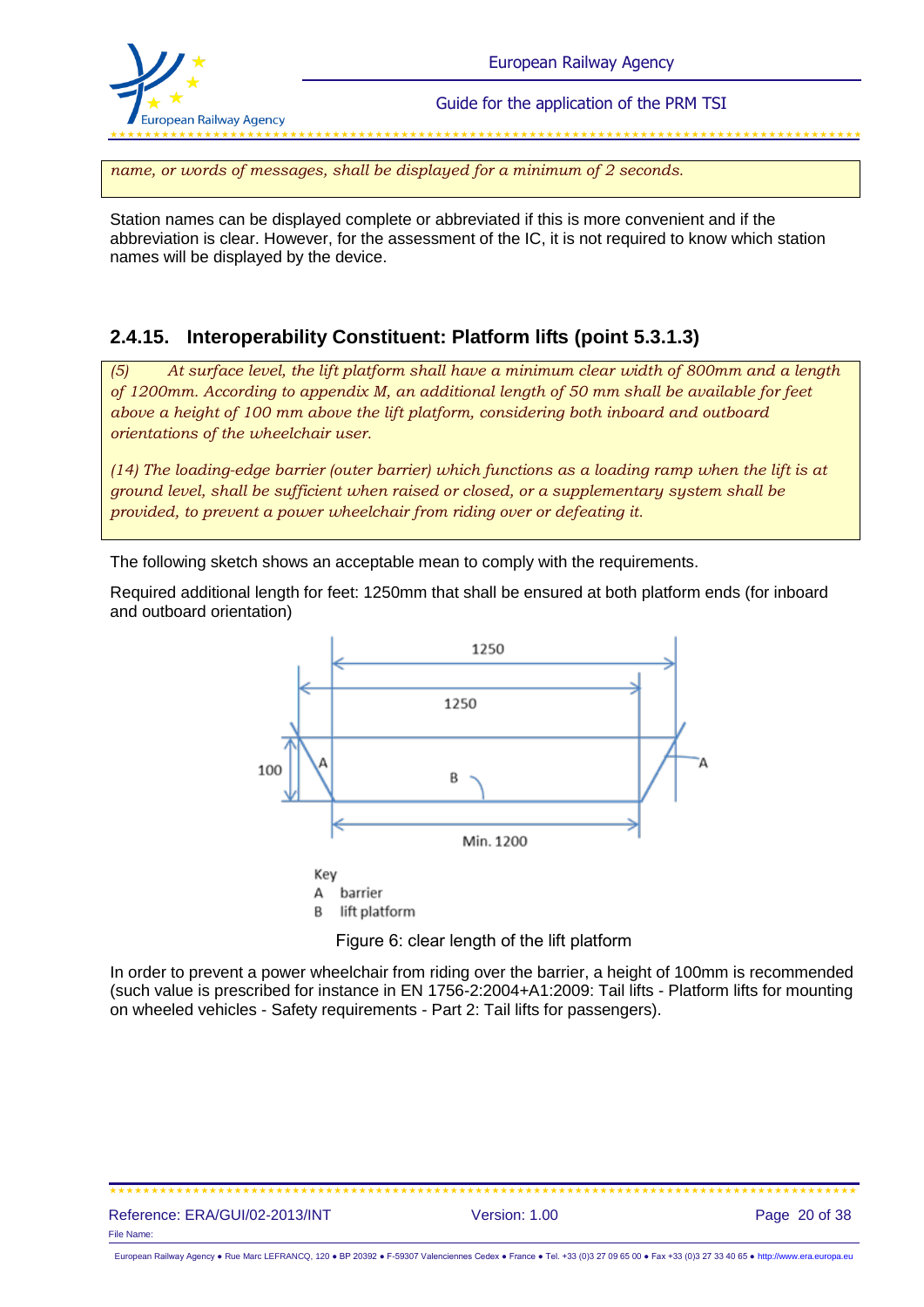

## **2.5. Rolling Stock subsystem**

## **2.5.1. Seats (point 4.2.2.1)**

*(1) Handholds or vertical handrails or other items that can be used for personal stability, whilst using the aisle, shall be provided on all aisle-side seats seats unless the seat, when in the upright position, is within 200mm of*

- *the back of another seat facing in the opposite direction which is fitted with a handhold or a vertical handrail or other items that can be used for personal stability*
- *a handrail or a partition.*

When the seats are equipped with handholds (i.e. components that are fixed to the seat at their both ends), those are not required to comply with the handrail requirements that are expressed in point 4.2.2.9 of the TSI.

*(4) The handholds or other items shall not have sharp edges.* 

A sharp edge is a thin edge capable of cutting or an abrupt end or discontinuity of a surface which has the potential risk to injure a passenger in normal use.

### **2.5.2. Priority seats (point 4.2.2.1.2.1)**

*(1) Not less than 10 percent of the seats by fixed trainset or individual vehicle, and by class shall be designated as priority seats for the use of persons with disabilities and persons with reduced mobility.*

The number of seats (from which 10% shall be calculated) includes all types of seats except those tipup seats in the vestibule and regulated wheelchair spaces. Wheelchair spaces, standing supports and all other equipment where the user is not intended to sit down completely, are not considered as seats.

Where 10% of the number of seats does not produce a whole number, the number of priority seats required must be rounded up.

When the rolling stock is equipped with transfer seats, these can be included in the 10% priority seats when they comply with the requirements.

When the rolling stock is equipped with foldable seats and fixed seats, the proportion of priority seats that are foldable should not be greater than the proportion of general seats that are foldable.

*(3) The priority seats shall be located within the passenger saloon and in close proximity to external doors. In double deck vehicles or trainsets, priority seats can be present on both decks.*

It is not required here that all seats located near the access doors are priority seats. It is not required either that all priority seats are located immediately near access doors.

| Reference: ERA/GUI/02-2013/INT |  |
|--------------------------------|--|
| File Name:                     |  |

European Railway Agency ● Rue Marc LEFRANCQ, 120 ● BP 20392 ● F-59307 Valenciennes Cedex ● France ● Tel. +33 (0)3 27 09 65 00 ● Fax +33 (0)3 27 33 40 65 ● [http://www.era.europa.eu](http://www.era.europa.eu/)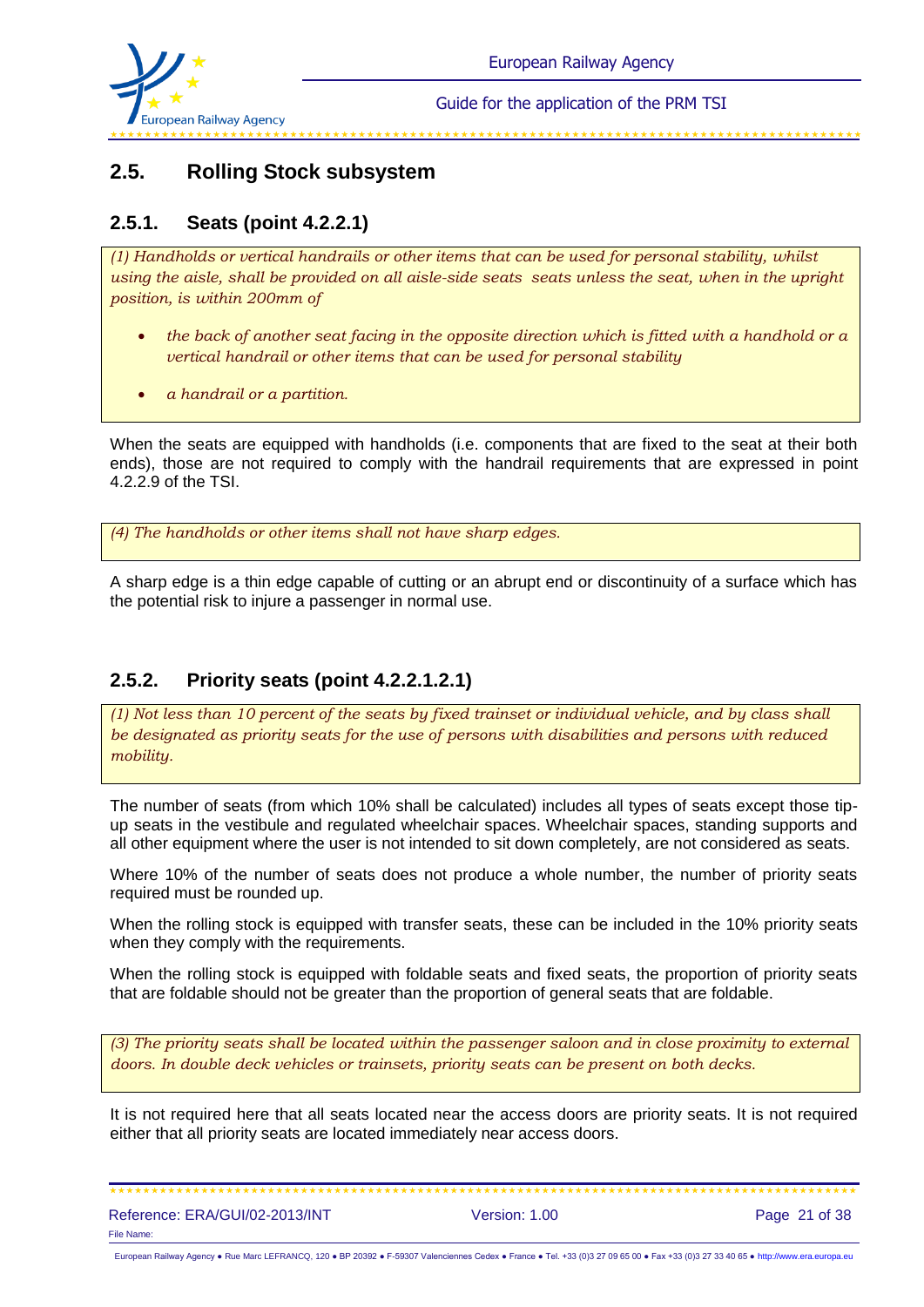

For the assessment of this parameter at design stage, Notified Bodies are invited to verify only that priority seats are identified as such in the general layout of the vehicle being assessed.

*(4) The level of equipment fitted to the priority seats shall, as a minimum, be the same as that fitted to general seats of the same type.*

*(5) When seats of a certain type are fitted with armrests, priority seats of the same type shall be fitted with movable armrests,*

"Type" in this context is understood as, for example, first class or second class seat, in row or face to face, etc…

For instance, when second class seats in row are fitted with a tray and a magazine holder, then second class priority seats in row shall also be fitted with the a tray and a magazine holder.

*(6) Priority seats shall not be tip-up seats.*

A tip-up seat is a seat that moves up into a vertical position when nobody is sitting in it.

### **2.5.3. Wheelchair space (point 4.2.2.2)**

*((1) According to the length of the unit, excluding the locomotive or power head, there shall be in that unit not less than the number of accessible wheelchair spaces shown in the following table:*

| Unit length                                                  | Number of wheelchair spaces by unit |  |
|--------------------------------------------------------------|-------------------------------------|--|
| Less than $30 \, \text{m}$                                   | 1 wheelchair space                  |  |
| 30 to 205 metres                                             | 2 wheelchair spaces                 |  |
| More than 205 to 300 metres                                  | 3 wheelchair spaces                 |  |
| More than 300 metres                                         | 4 wheelchair spaces                 |  |
| Table 5: minimum number of wheelchair spaces per unit length |                                     |  |

"Unit" in this context is understood as a railcar or trainset or several of them operated as a train, or rake of passenger coaches in predefined formation Units for general operation which are supplied as individual vehicles do not have to fulfil this requirement according to the chapter 6 point 6.2.7 of TSI PRM.

Therefore, when assessing such units intended to be used in general operation (i.e assessment of passenger coaches), it is not necessary that wheelchair spaces are provided in every coach.

As specified in point 6.2.7 of the TSI, it is the responsibility of the railway undertaking to make sure, when forming the train, that the requirements of the TSI are fulfilled. Therefore, the requirements above need to be satisfied at operational level.

Reference: ERA/GUI/02-2013/INT Version: 1.00 Page 22 of 38 File Name: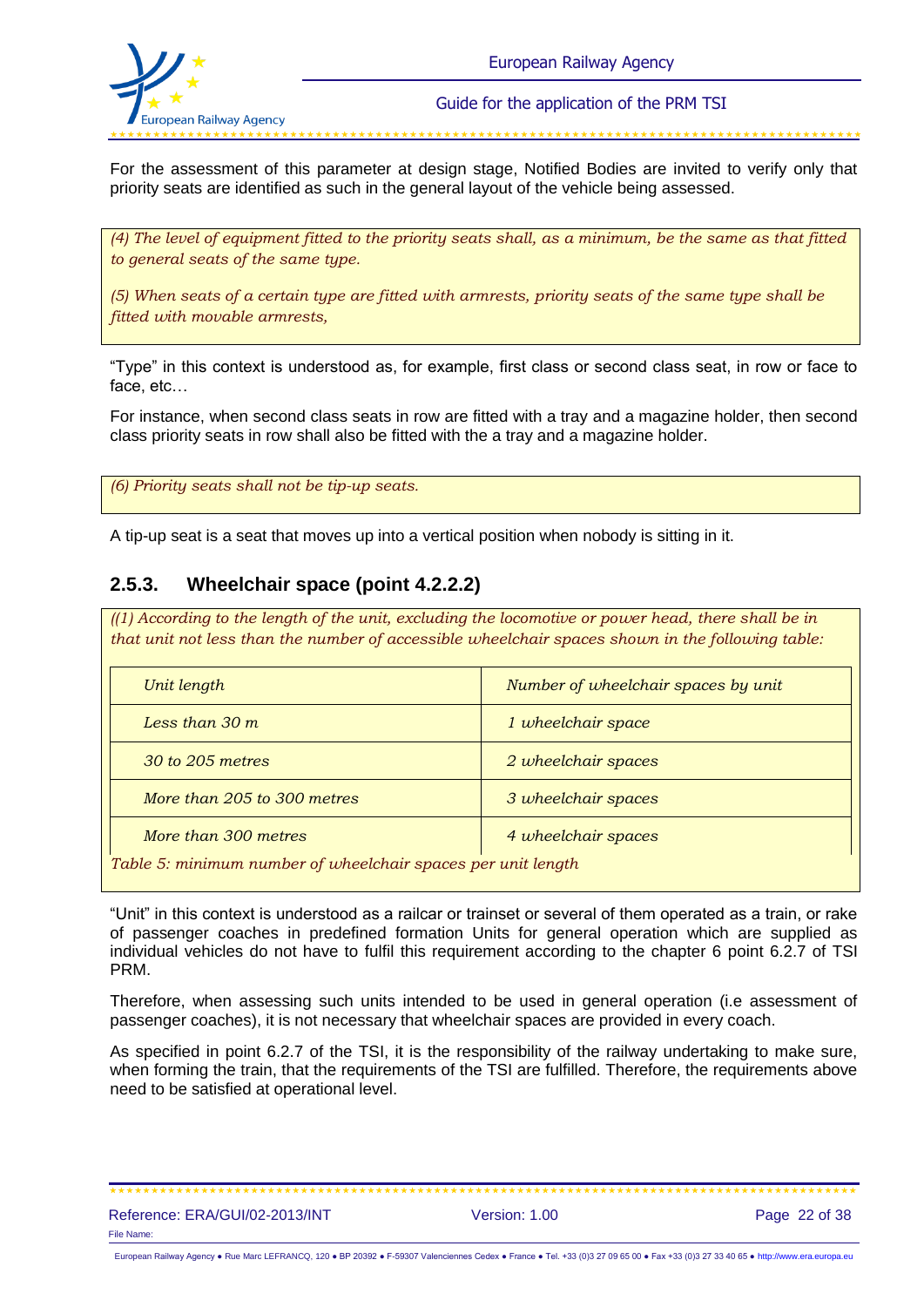

*(6) The back of the wheelchair space shall be a structure or other acceptable fitting of at least 700mm wide. The height of the structure, or fitting, shall be capable of preventing a wheelchair that has been positioned with its back against the structure or fitting, from tipping over backwards.*

In some countries, a typical wheelchair space would include a backrest in addition to this mandatory structure. The backrest is higher and narrower than the structure. This arrangement is not prohibited, provided that a structure below the backrest complies with the above requirement.

*(10) On trains with a design speed higher than 250 km/h excepting double deck trains, it shall be possible for a wheelchair user occupying a wheelchair space to transfer onto a passenger seat that shall be equipped with a movable armrest. Such transfer is made by the wheelchair user in autonomy. In that case, it is allowed that the companion seat is shifted to another row. This requirement is applicable up to the number of wheelchair spaces per unit specified in table 5.* 

This parameter affects the layout of the wheelchair space. Contrarily to the access to the toilet, here it is not mandatory to enable both a frontal and a lateral approach to the transfer seats. One of both is sufficient. No staff assistance is required to help the transfer, it is done either autonomously or with a personal assistant help.

After the transfer, the wheelchair can remain nearby the seat when it does not create an obstacle to other passengers. There is no storage place or fixation device required. It is understood that, from the transfer seat, it may not be possible to access the call for aid device.

Transfer seats can be foldable seats (with two stable positions - unfolded or folded). They cannot be tipup seats.

*(13) It (the call for aid device) shall not be placed within a narrow recess which prevents immediate intentional palm operation but can be protected from unintentional use.*

*(14) The interface of the call for aid device shall be as defined in point 5.3.2.6.*

Point 5.3.2.6 defines the requirements for the I.C "call for aid device". In particular, the device shall *"be indicated by a sign having a green or yellow background (according to the specification referenced in appendix A, index 10 of the TSI) and a white symbol, representing a bell or a telephone;"* This symbol is specific to the call for aid device present in the wheelchair space, universal toilet and wheelchair accessible sleeping compartments. It is not required to be placed nearby other communication devices that may exist in the train.

*"Immediate intentional palm operation"* is to be understood as a palm operation which is done by a unique action from the user. *"Immediate"* here has the meaning of "without previous operation" and not a meaning of "within a time of x seconds".

### **2.5.4. Exterior doors (point 4.2.2.3.2)**

*(1) The doors to be used for wheelchair access shall be clearly labelled with a sign in accordance with appendix N.*

European Railway Agency ● Rue Marc LEFRANCQ, 120 ● BP 20392 ● F-59307 Valenciennes Cedex ● France ● Tel. +33 (0)3 27 09 65 00 ● Fax +33 (0)3 27 33 40 65 ● [http://www.era.europa.eu](http://www.era.europa.eu/)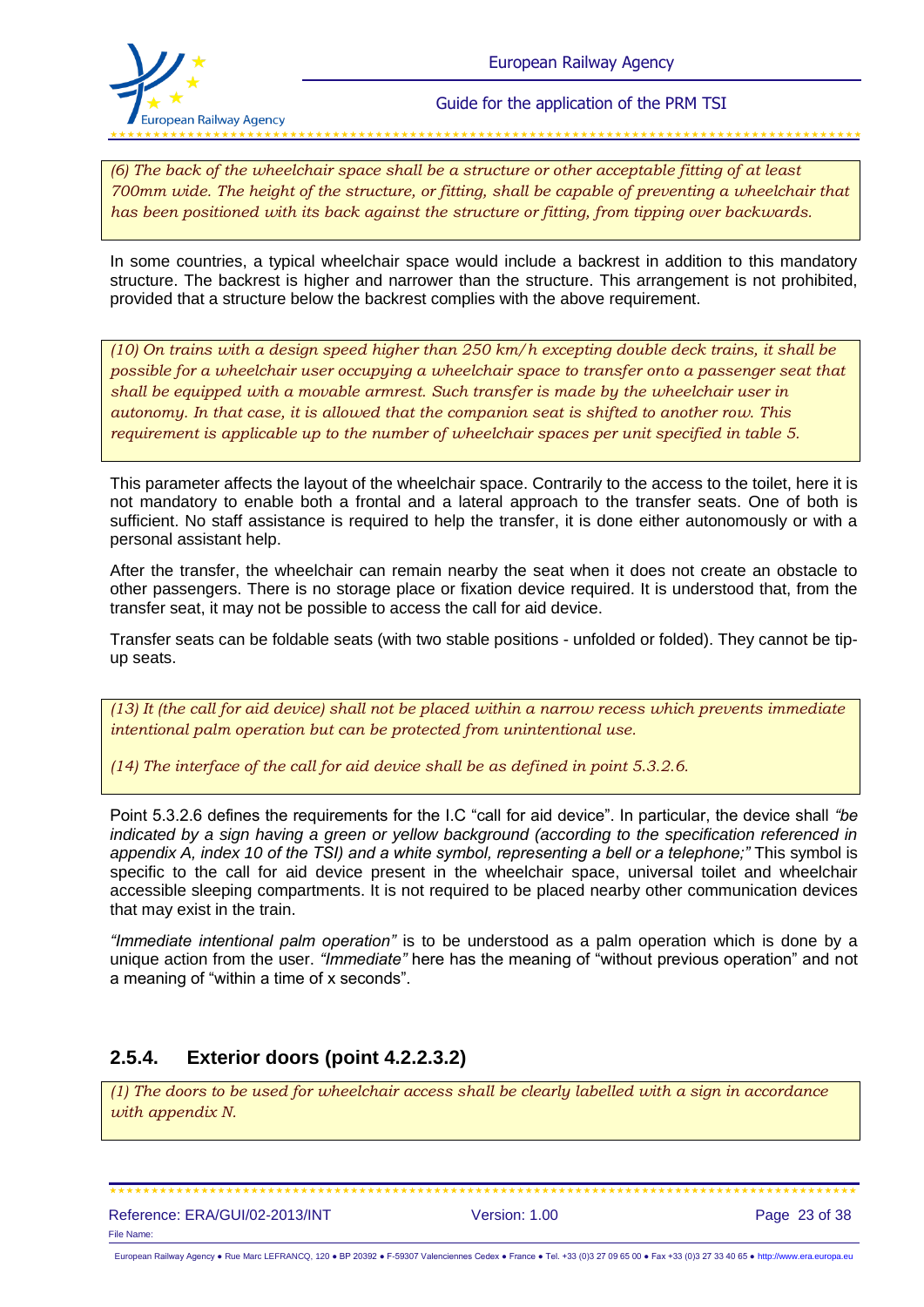

The sign required is the International wheelchair sign in accordance with the specifications referenced in Appendix A, index 12 of the TSI. It needs only to be placed on the wheelchair access door or very close to it. It is not necessary to repeat the sign on each coach with a directional arrow to indicate in which direction the wheelchair accessible door is.

## **2.5.5. Interior doors (point 4.2.2.3.3)**

*(6) If more than 75% of a door's surface is made of a transparent material, it shall be clearly marked with visual indicators.*

Several possibilities exist for a clear marking of such transparent doors. Examples can be found in the the standards listed in chapter 5, index N.

For this rolling stock parameter, the principles explained in point 2.3.1 are applicable, and therefore technical solutions equivalent to the standards listed above are acceptable too.

### **2.5.6. Toilets (point 4.2.2.5)**

*(1) When toilets are fitted in a train, a universal toilet shall be provided accessible from the wheelchair space.*

*(4) When toilets are fitted in a train a baby nappy changing facility shall be provided.* 

When assessing units intended to be used in general operation (i.e assessment of passenger coaches), it is not necessary that universal toilets or baby nappy changing facilities are provided in every coach equipped with standard toilets.

As specified in point 6.2.7 of the TSI, it is the responsibility of the railway undertaking to make sure, when forming the train, that the requirements of the TSI are fulfilled. Therefore, the requirements above need to be satisfied at operational level.

### **2.5.7. Clearways (point 4.2.2.6)**

*(1) From the vehicle entrance, the section of the clearway shall be as follows:*

*• through the vehicles according to figure J1 of Appendix J,* 

*• between connecting vehicles of a single trainset, according to figure J2 of Appendix J,* 

*• to and from wheelchair accessible doors, wheelchair spaces and wheelchair accessible areas including sleeping accommodation and universal toilets if provided, according to figure J3 of Appendix J.*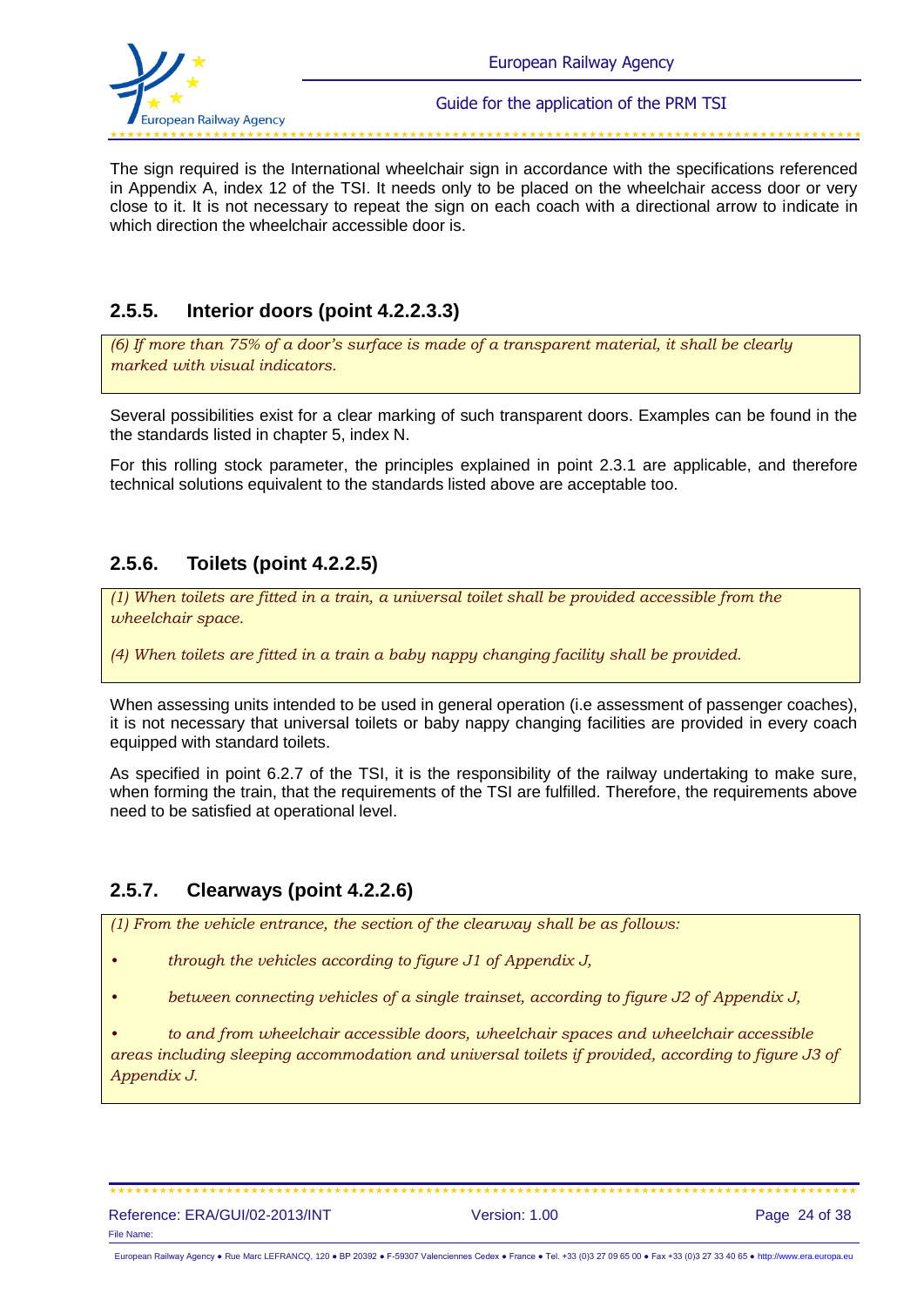

Wheelchair users may access several spaces within the train: dedicated vestibule and dedicated spaces as a minimum, toilets when they are present, sleeping accommodation, etc. The train layout shall be sufficient to avoid a wheelchair user to find herself or himself in a cul-de-sac.

- *(2) The minimum height requirement does not need to be verified in:*
- *• all areas of double-deck vehicles,*
- *• gangways and door areas of single deck vehicles,*

*In those areas, reduced headroom is accepted as a consequence of structural constraints (gauge, physical space).*

The figures provided in appendix J are applicable to the passenger seating and standing areas of single deck carriages. It is accepted that, in some particular locations of the single deck coaches, the minimum height specified will not be met: gangways and door areas are such locations. The minimum height need not be met either in double deck carriages.

There, the TSI does not specify any minimum and Notified Bodies are asked not to check the height, but only the width of the clearway.

*(3) A turning space, with a minimum diameter of 1500mm, shall be provided adjacent to the wheelchair space and in other locations where wheelchairs are supposed to turn 180°. The wheelchair space may be part of the turning circle.* 

This point does not apply to the toilet modules that have their own requirements. It applies only to corridors within the train.

Note: even for a 180° turn, a 360° turning space with a diameter of 1500mm is necessary.

### **2.5.8. Signage, pictograms and tactile information (point 4.2.2.7.2)**

*(3) The following specific pictograms shall be fitted with the wheelchair symbol in accordance with appendix N:*

- *• Directional information for wheelchair accessible amenities*
- *• Indication of the wheelchair accessible door location outside the train*
- *• Indication of the wheelchair space inside the train*
- *• Indication of the universal toilets*

*The symbols can be combined with other symbols (for example: carriage number, toilet, etc).*

The sign required is the International wheelchair sign in accordance with the specifications referenced in Appendix A, index 12 of the TSI.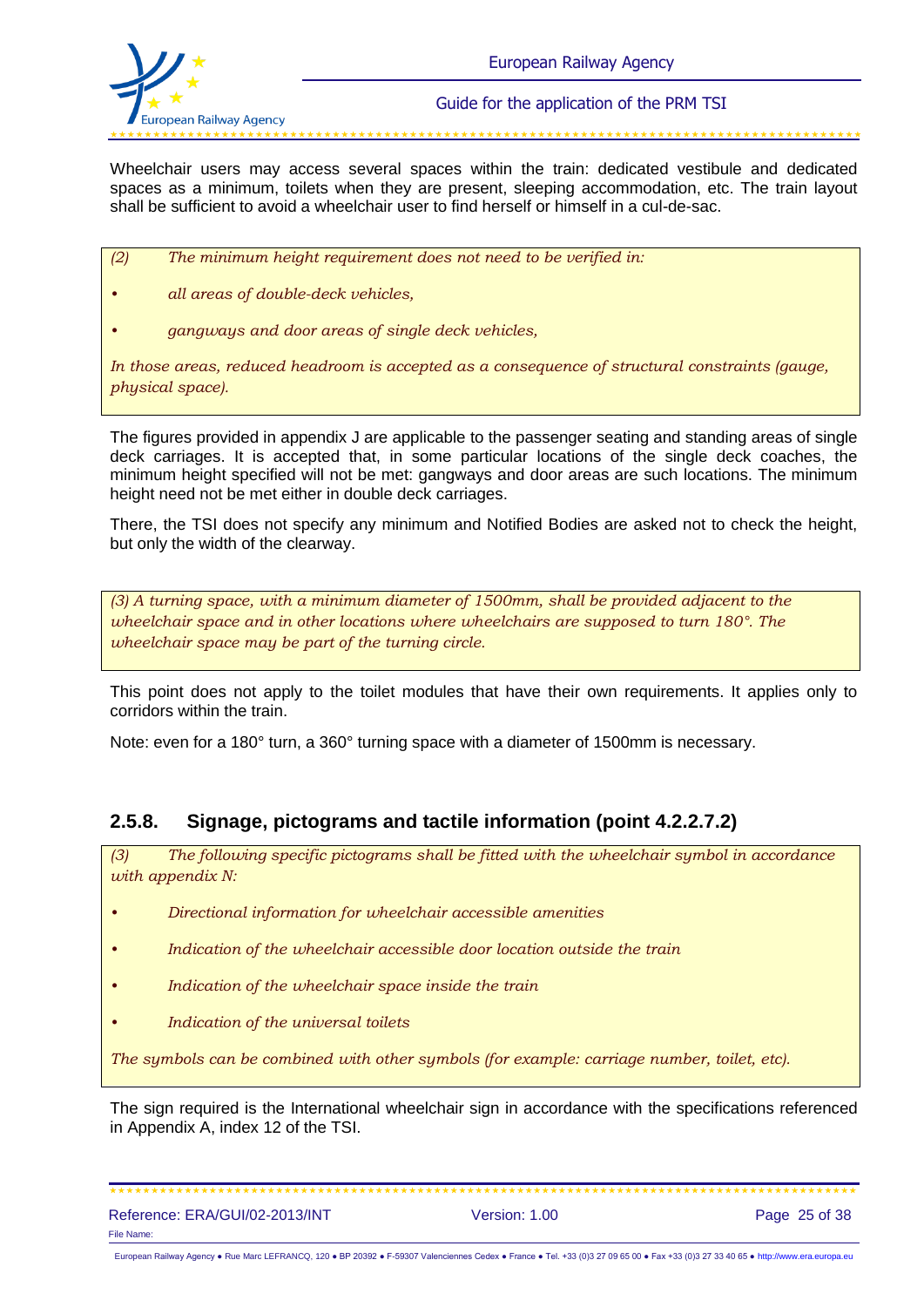

## **2.5.9. Handrails (point 4.2.2.9)**

*(5) Those handrails shall be:*

*• vertical handrails that shall extend from 700mm to 1200mm above the threshold of the first step for all external doorways.*

*• additional handrails at a height of between 800 mm and 900 mm above the first useable step and parallel with the line of the step nosing for doorways with more than two entrance steps.* 

The reference point for any measurement relative to handrails is the centre of that handrail.

## **2.5.10. Step position for vehicle access and egress (point 4.2.2.11.1)**

*(1) It shall be demonstrated that the point situated in the central position on the nose of the access step of each passenger access door on both sides of a vehicle in working order with new wheels standing centrally on the rails , shall be located inside the surface identified as "step location" on the figure 1 below.* 

The access step in this clause means the first step of a vehicle that a passenger uses when boarding or alighting a train. This will normally be the step that is closest to the platform edge. It may be a fixed or a moveable step.

*(2) The values of bq0, δh, δv+ and δv- depend on the type of platform where the rolling stock is intended to stop. They shall be as follows:*

*• bq<sup>0</sup> shall be calculated based on the gauge of the track in which the train is intended to operate in accordance with the specification referenced in Appendix A, index 8. Gauges are defined in chapter 4.2.3.1 of INF TSI.*

*• δh, δv+ and δv- are defined in tables 7 – 9.*

The horizontal gap  $\delta_h$  shall be calculated according to EN 15273-1:2013, Annex H1

The vertical gap  $\delta_y$  should be calculated considering:

- nominal platform height according to TSI INF: 2013 point 4.2.9.2
- nominal vehicle entrance height above track according to the vehicle construction drawing with design mass as defined in EN 15663:2009 (see also point 6.2.3.2 of the PRM TSI)
- zero track cant

European Railway Agency ● Rue Marc LEFRANCQ, 120 ● BP 20392 ● F-59307 Valenciennes Cedex ● France ● Tel. +33 (0)3 27 09 65 00 ● Fax +33 (0)3 27 33 40 65 ● [http://www.era.europa.eu](http://www.era.europa.eu/)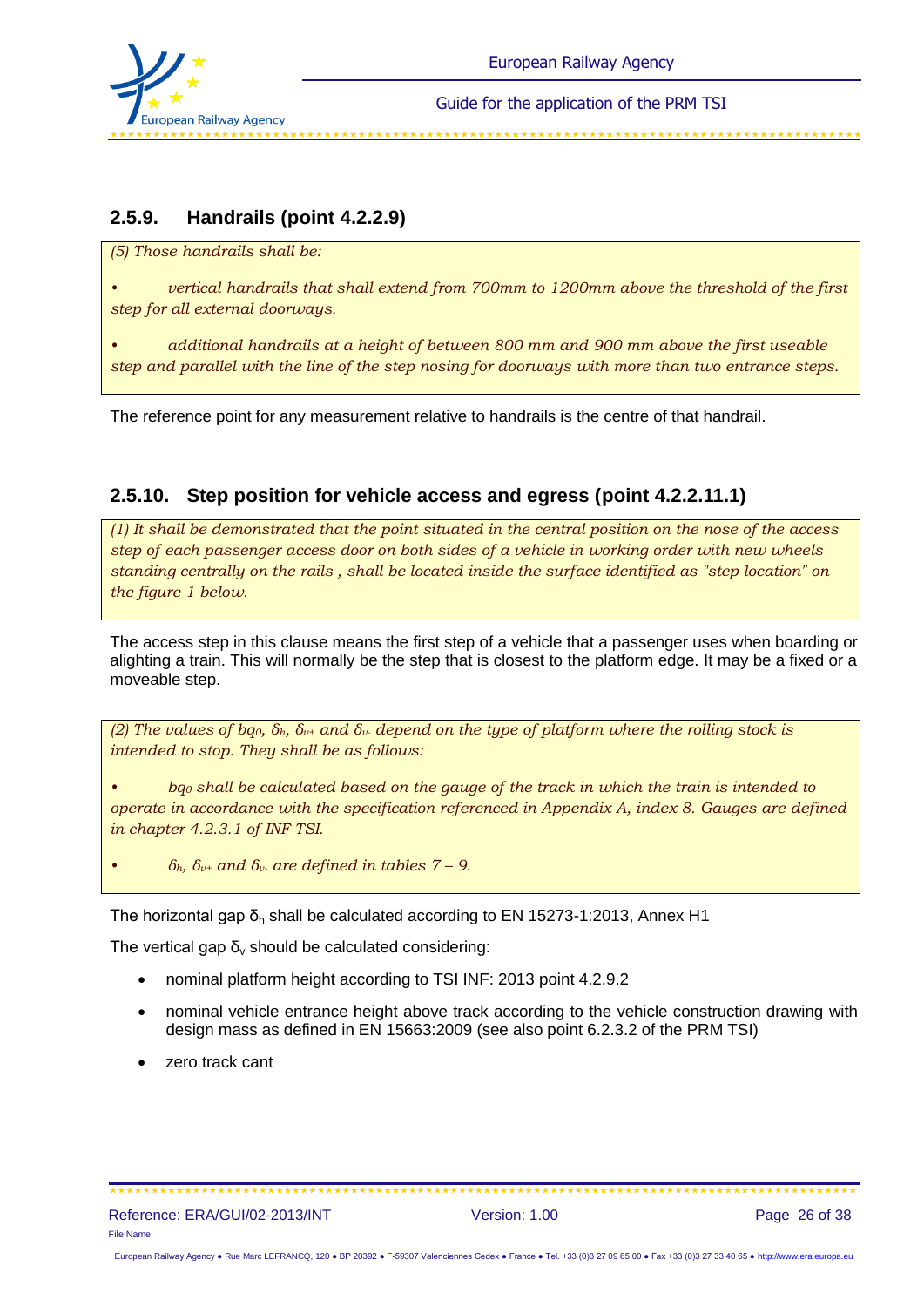

## **2.5.11. Access/egress steps (point 4.2.2.11.2)**

*(2) Internal steps for external access shall have a minimum depth of 240mm between the vertical edges of the step and a maximum height of 200mm. The height of each step may be increased to a maximum of 230mm if it can be demonstrated that this achieves a reduction of one in the total number of steps required.* 

*(5) An external access step, fixed or moveable, shall have a maximum height of 230 mm between steps and a minimum depth of 150 mm.* 

*(8) Rolling stock intended to stop, in normal operation, at existing platforms below 380mm height and having their passenger access doors above bogies need not comply with points (2) and (5) above if it can be demonstrated that this achieves a more even distribution of the steps height.*

The basic principle behind parameter 4.2.2.11.2 (8) is that the rolling stock cannot be asked to compensate for all deficiencies of the infrastructure compared to the target system.

When the platform is below 380mm, it is allowed for the rolling stock not to comply to the requirements (2) and (5), provided that it results in a better distribution of the steps height. The TSI does not mandate the presence of four steps in that case, because the presence of the bogies makes that impossible. It makes it also very difficult to comply to the requirement asking for 240mm deep steps.

Consequently, the access to those rolling stock may remain difficult. However, it was not the intention of the TSI to "kill" that particular architecture that presents some advantages in terms of capacity. Eventually, the infrastructure should be adapted, to better meet the accessibility requirements asked to the railway system.

It should also be noted that the revised TSI mandates inventories of assets to be done, and an implementation plan for the improvement of accessibility to be performed. Given the lifetime of rolling stock, proposing such a design is probably having a short-term strategy.

### **2.5.12. Movable step and bridging plate (point 4.2.2.12.1)**

*(4) The extension of the moveable step or bridging plate shall be completed before the door opening permits the passengers to cross and conversely, removal of the step or plate may only begin when the door opening no longer permits any crossing of passengers.* 

Operationally, it is not required that the moveable step is activated at every door opening/closing sequence.

Notified Bodies are invited to take this in consideration for the assessment of this parameter.

### **2.5.13. Interoperability constituent: interface of the door control device (point 5.3.2.1)**

*(2) It shall be identifiable by touch (for example: tactile markings); this identification shall indicate*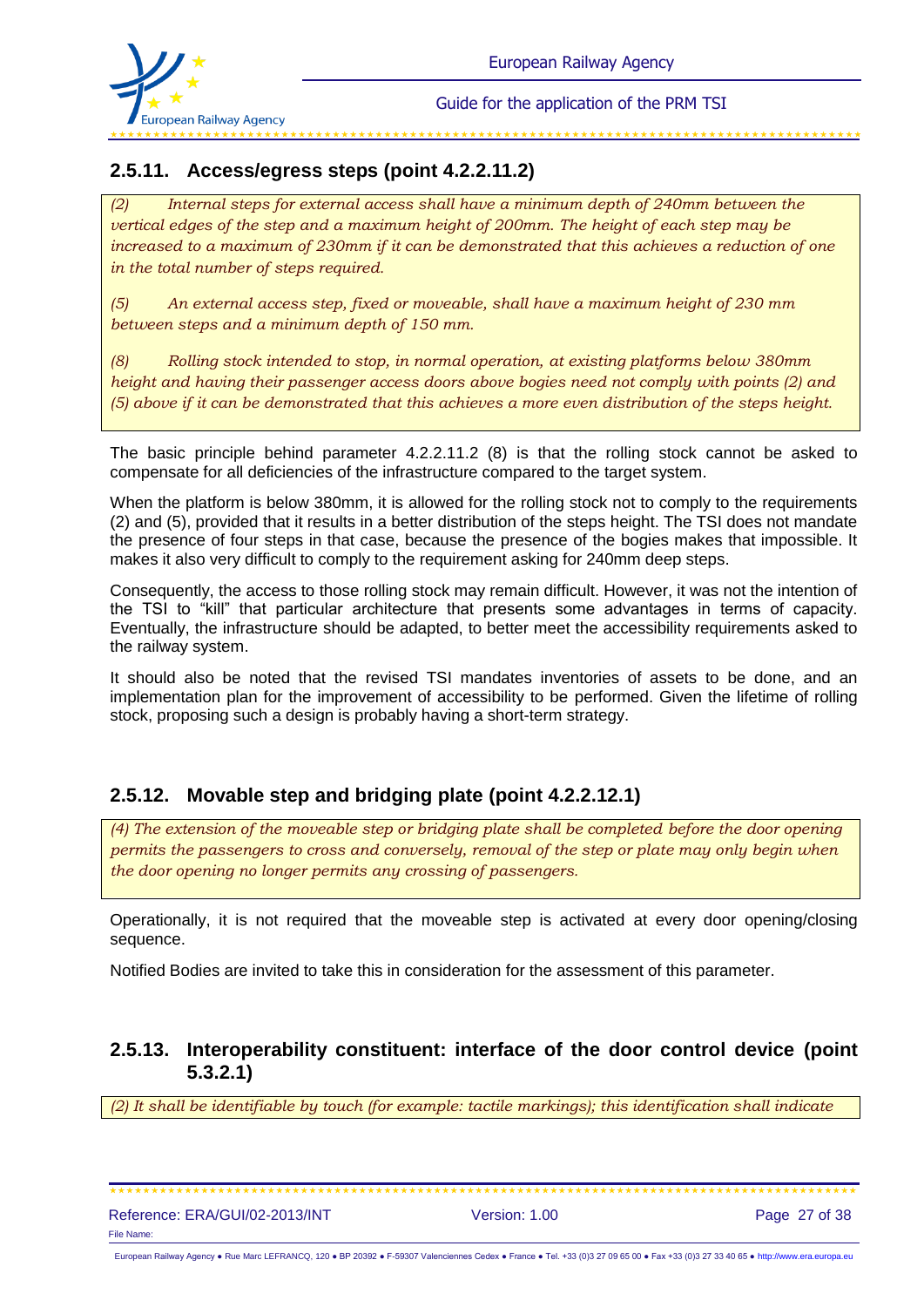

*the functionality.*

For example, the functionality "open door" can be identified with the following symbols "< >" while closing door can be identified by the opposite "> <".

### **2.5.14. Interoperability constituent: standard and universal toilets: common parameters (point 5.3.2.2)**

*(1) Any control device, including flushing system, shall contrast with the background surface, and shall be identifiable by touch.*

An exception should be made for devices controlled by an infrared. In such case, the pictogram has to be identifiable by touch, but the device itself cannot be.

### **2.5.15. Interoperability constituent: Universal toilets (point 5.3.2.4)**

*(10) All amenities shall be readily accessible to a wheelchair user.* 

Amenities are: toilet paper holder, flush button, wash basin, soap dispenser, mirror, water dispenser and hand dryer (or paper towels when no hand dryer is provided).

The TSI is deliberately silent about the position from which the wheelchair user can reach those amenities: national preferences differ too much on that topic for reaching a common European position. It is therefore acceptable for conformity to the TSI that these amenities are reached either from a wheelchair position or from the toilet bowl.

### **2.5.16. Interoperability constituent: Displays (point 5.3.1.1)**

*(1) Displays shall be sized to show individual station names or words of messages. Each station name, or words of messages, shall be displayed for a minimum of 2 seconds.*

Station names can be displayed complete or abbreviated if this is more convenient and if the abbreviation is clear. However, for the assessment of the IC, it is not required to know which station names will be displayed by the device.

### **2.5.17. Interoperability constituent: Baby nappy changing table (point 5.3.2.5)**

*(3) It shall be possible to put it into the stowed position with only one hand, using a force not exceeding 25N.*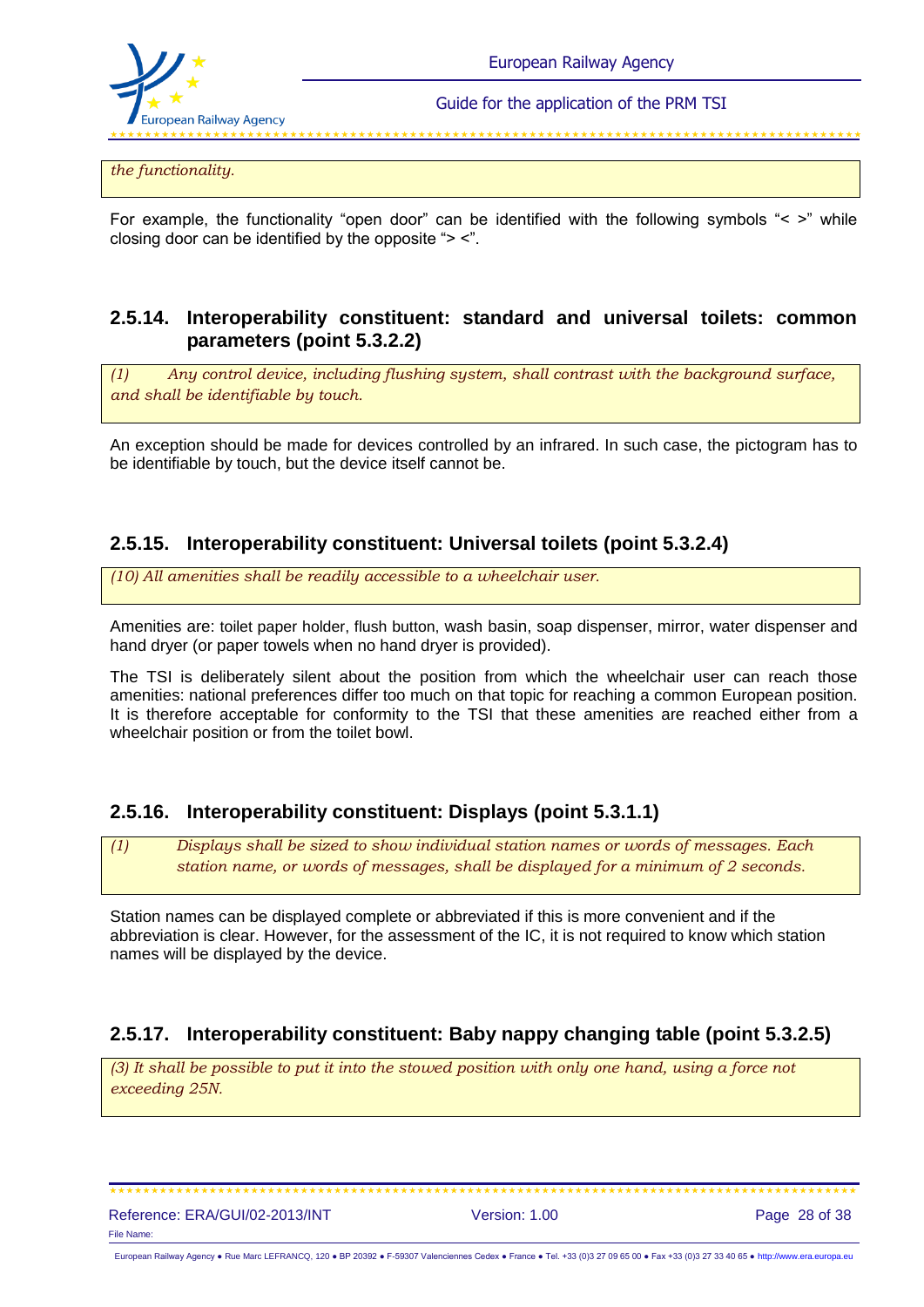

A methodology for the assessment of this parameter is given in the standard listed in chapter 5, index V.

## **2.5.18. Interoperability constituent: Boarding aids: on-board lifts (point 5.3.2.10)**

*(2) The lift platform surface shall be slip resistant. At surface level, the lift platform shall have a minimum clear width of 760mm and a length of 1200mm. According to appendix M, an additional length of 50 mm shall be available for feet above a height of 100 mm above the lift platform, considering both inboard and outboard orientations of the wheelchair user.*

*(12) The loading-edge barrier (outer barrier) which functions as a loading ramp when the lift is at ground level, shall be sufficient when raised or closed, or a supplementary system shall be provided, to prevent a power wheelchair from riding over or defeating it. It shall be possible to put it into the stowed position with only one hand, using a force not exceeding 25N.*

See point 2.4.15 for explanations.

## **2.6. Operational rules (points 4.4.1 and 4.4.2)**

*The following operating rules do not form part of the assessment of subsystems.*

It is reminded that the conformity to these rules need not be verified at the assessment of the subsystem or of the interoperability constituent. Therefore, the clarifications brought below are not intended to Notified Bodies but to applicants.

*Advertisements shall not be combined with routing information.*

Depending on the operational characteristics, advertisements and routing information can be physically separated (not on the same display), or displayed on the same display but not at the same moment.

*Operating rules shall be implemented to ensure consistency between essential visual and spoken information (refer to points 4.2.1.10 and 4.2.1.11). Staff making announcements shall follow standard procedures to achieve complete consistency of essential information.*

Essential information are information concerning the departure of trains (destination, departure time and delays, platform number).

*Access and Reservation of Priority Seats*

*Two possible conditions exist in connection with seats classified as 'priority'; (i) unreserved and (ii) reserved (refer to point 4.2.2.1.2). In case (i) the operating rules will be directed to other passengers (i.e. provision of signage) requesting them to ensure that priority is given to all persons with* 

Reference: ERA/GUI/02-2013/INT Version: 1.00 Page 29 of 38 File Name:

European Railway Agency ● Rue Marc LEFRANCQ, 120 ● BP 20392 ● F-59307 Valenciennes Cedex ● France ● Tel. +33 (0)3 27 09 65 00 ● Fax +33 (0)3 27 33 40 65 ● [http://www.era.europa.eu](http://www.era.europa.eu/)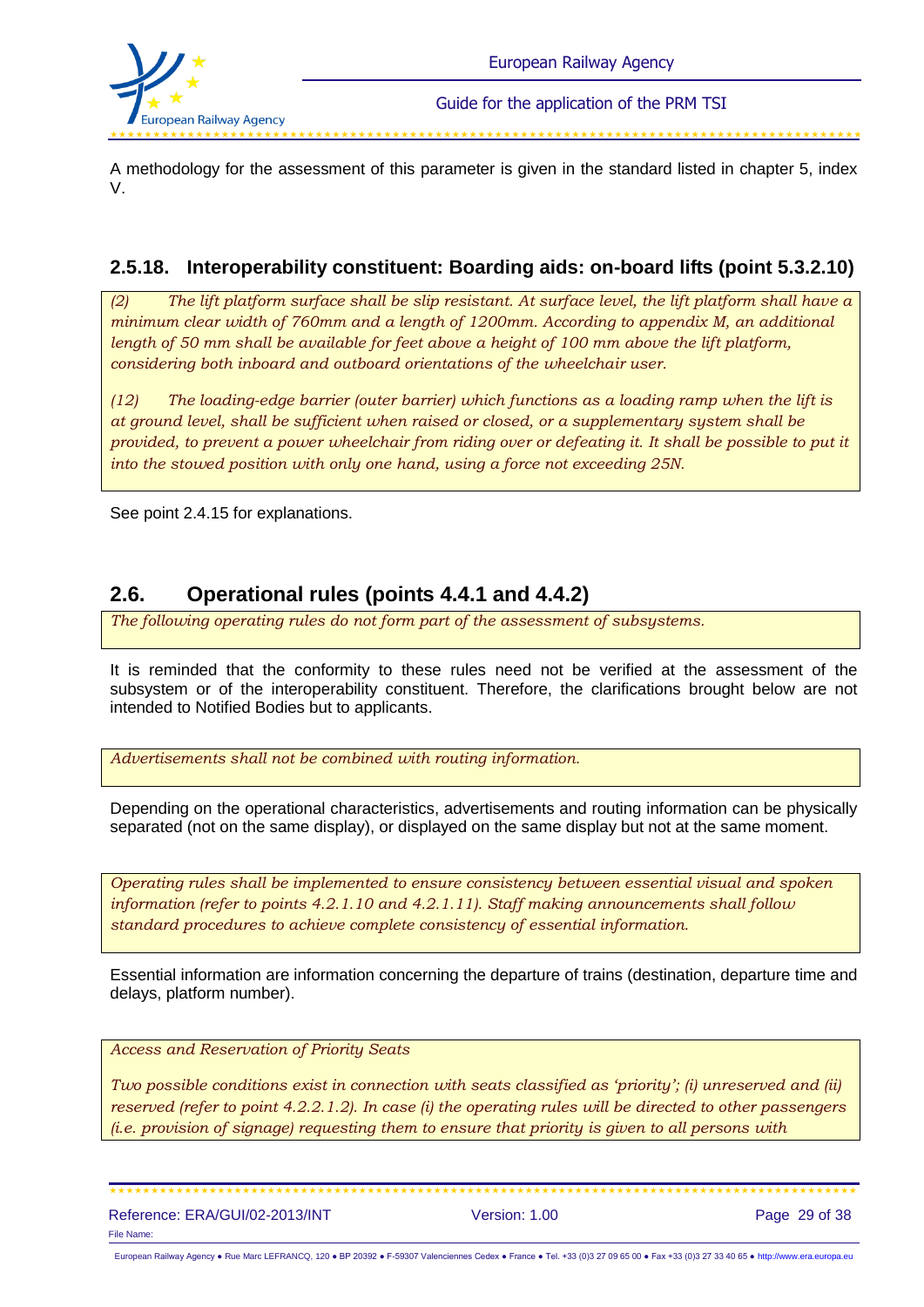

*disabilities and persons with reduced mobility that are defined as being eligible to use such seats and that occupied priority seats should be given-up as appropriate. In case (ii) operating rules shall be implemented by the Railway Undertaking to ensure that the ticketing reservation system is equitable with regards to persons with disabilities and persons with reduced mobility...* 

In case the seats need to be reserved mandatorily (case (ii)), the signage is not required in the train itself. The ticketing system will have the information about which seat numbers correspond to priority seats.

*• Rules for announcement of the final destination and the next stop* 

*Operational rules shall be implemented to ensure that the next stop is announced no later than 2 minutes prior to the event (refer to point 4.2.2.7).* 

There can be operational rules that foresee that a staff member informs passengers individually of the next stop when they arrive at destination (case of night trains). In such cases, the audible signals required in point 4.2.2.7 need not be operated.

## **2.7. PRM Signage (appendix N)**

*International wheelchair sign*

*The sign which identifies wheelchair accessible areas shall include a symbol in accordance with the specifications referenced in Appendix A, index 12.* 

*Inductive loop sign*

*The sign indicating where inductive loops are fitted shall include a symbol in accordance with the specification referenced in Appendix A, index 13.* 

*Priority seating sign*

*The sign indicating where there are priority seats shall include symbols in accordance with figure N1.* 

When it is required that the sign includes a symbol "in accordance with", this refers only to the symbol (the drawing) and does not refer to the whole sign. This means that the shape of the pictogram is not necessary a square with right angles as shown in the TSI or in the referenced standards, but it can have, for instance, rounded angles. What is important is that the drawing inside is present and compliant.

*The signs provided for in point 4.2.1.10 shall have a dark blue background and a white symbol. Dark blue shall have a contrast of 0.6 relatively to white.*

A dark blue that would tend to black is acceptable provided that the contrast remains > 0,6.

| Reference: ERA/GUI/02-2013/INT | Version: 1.00 | Page 30 of 38 |
|--------------------------------|---------------|---------------|
| File Name:                     |               |               |

European Railway Agency ● Rue Marc LEFRANCQ, 120 ● BP 20392 ● F-59307 Valenciennes Cedex ● France ● Tel. +33 (0)3 27 09 65 00 ● Fax +33 (0)3 27 33 40 65 ● [http://www.era.europa.eu](http://www.era.europa.eu/)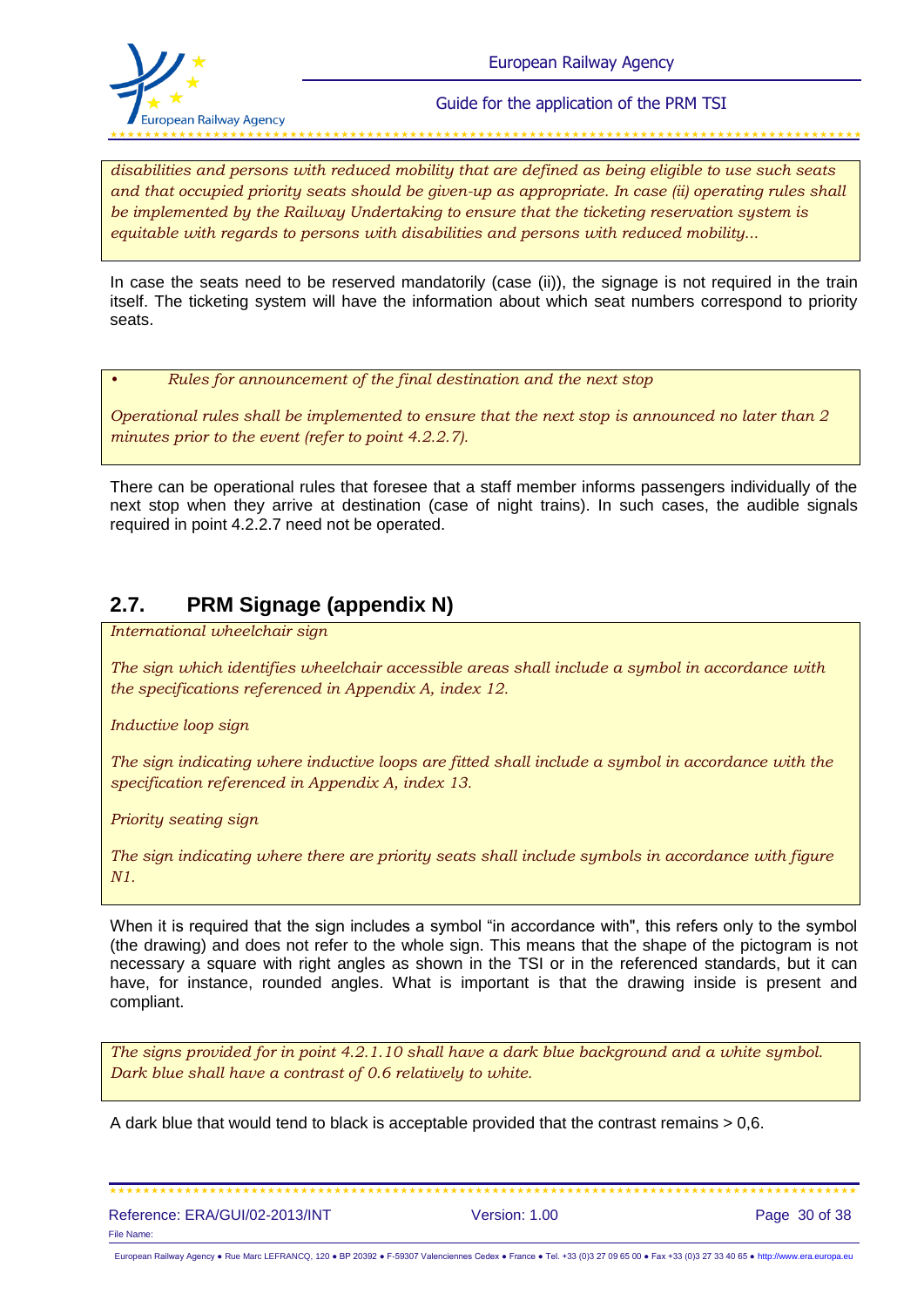

فللمراجف المقارضة المقارضة المقارضة المقارضة المقارضة المقارضة المقارضة المقارضة المقارضة المقارضة المقارضة المقار

# **3. CONFORMITY ASSESSMENT**

### **3.1. Assessment of the parameters of the second category**

The international and European standards represent the state-of-the-art or the benchmark for accessibility. Therefore conformance to these standards is the easiest, clearest and in many cases the cheapest approach.

Where an applicant has chosen not to apply such standard then this approach is acceptable. However, this may involve additional efforts to justify that equivalence in terms of accessibility has been reached.

The application of a pre-existing National, Regional or local rule or standard, or validated company rule, when such rule has been commonly applied in other public areas, is acceptable. In such case, the equivalence only consists in a demonstration that the rule or standard is already commonly applied in railway /station infrastructure or other public areas or that it is mandatory by legislation.

When an applicant decides to apply neither the international or European standards nor a National, Regional, local or validated company rule or standard, but another rule, equivalence can be demonstrated by:

- The application of the "innovative solution" process described in the Article 7 of the Regulation No 1300/2014 of 18 November 2014, or
- Prototyping and tests: tests shall involve representative groups of PRMs presenting different mobility reductions.

The figure below illustrates the possibilities given to an applicant for satisfying a requirement of the TSI, and the general rule for the verification of the conformity to the TSI in each case.

The first decision box is the only one that is mandatory, i.e when the requirement is technically detailed, it needs to be complied with.

Then, the different possibilities are listed in an order of easiness of the demonstration of compliance, not in an order of acceptability of the solution: all solutions are equally acceptable and none of them shall be considered preferable to the others.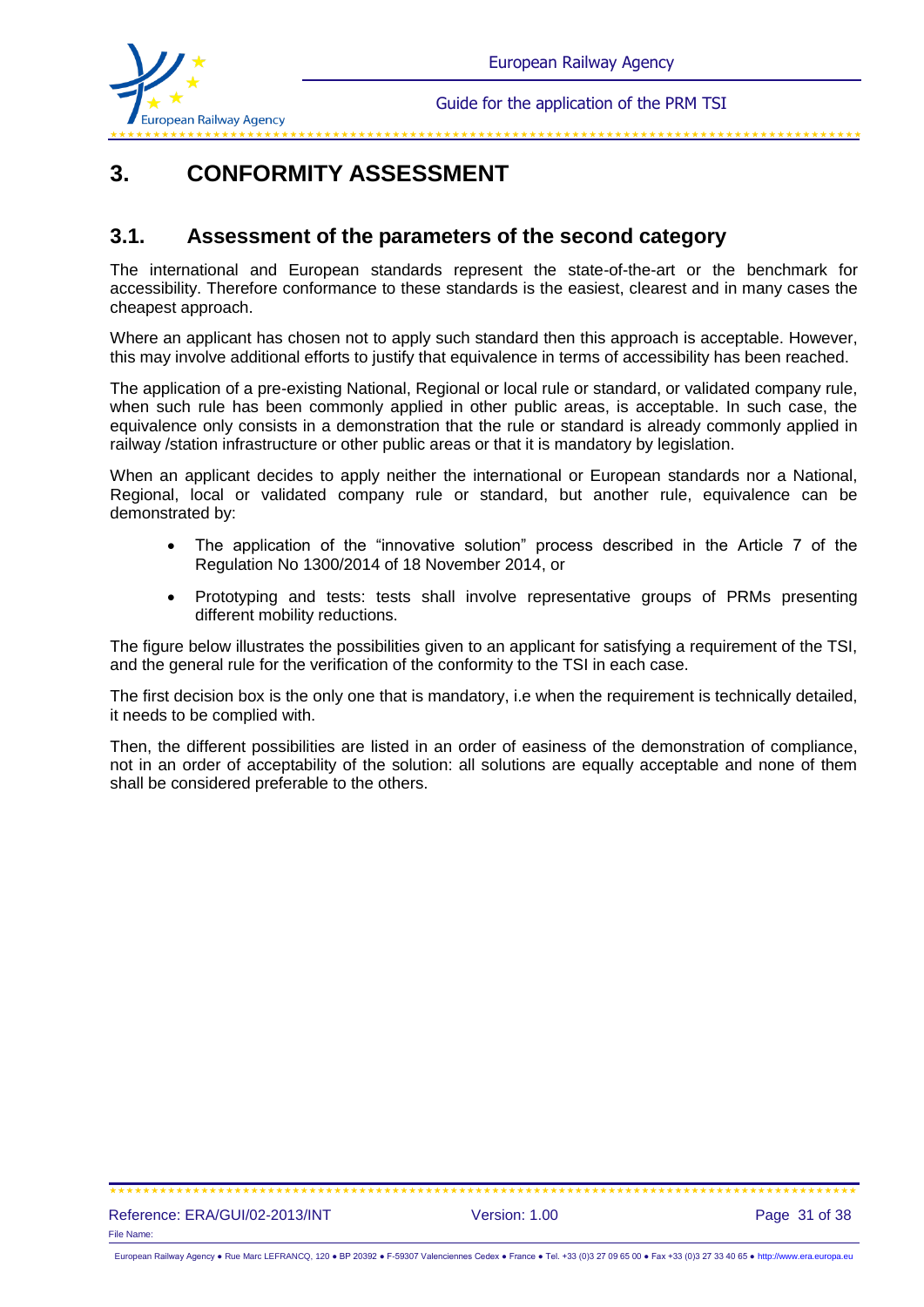

وللدامية والمتاريف والمداولة والمداولة والمداولة والمداولة والمداولة والمداولة والمداولة والمداولة والمداولة والمداولة



Reference: ERA/GUI/02-2013/INT Version: 1.00 Page 32 of 38 File Name:

European Railway Agency ● Rue Marc LEFRANCQ, 120 ● BP 20392 ● F-59307 Valenciennes Cedex ● France ● Tel. +33 (0)3 27 09 65 00 ● Fax +33 (0)3 27 33 40 65 ● [http://www.era.europa.eu](http://www.era.europa.eu/)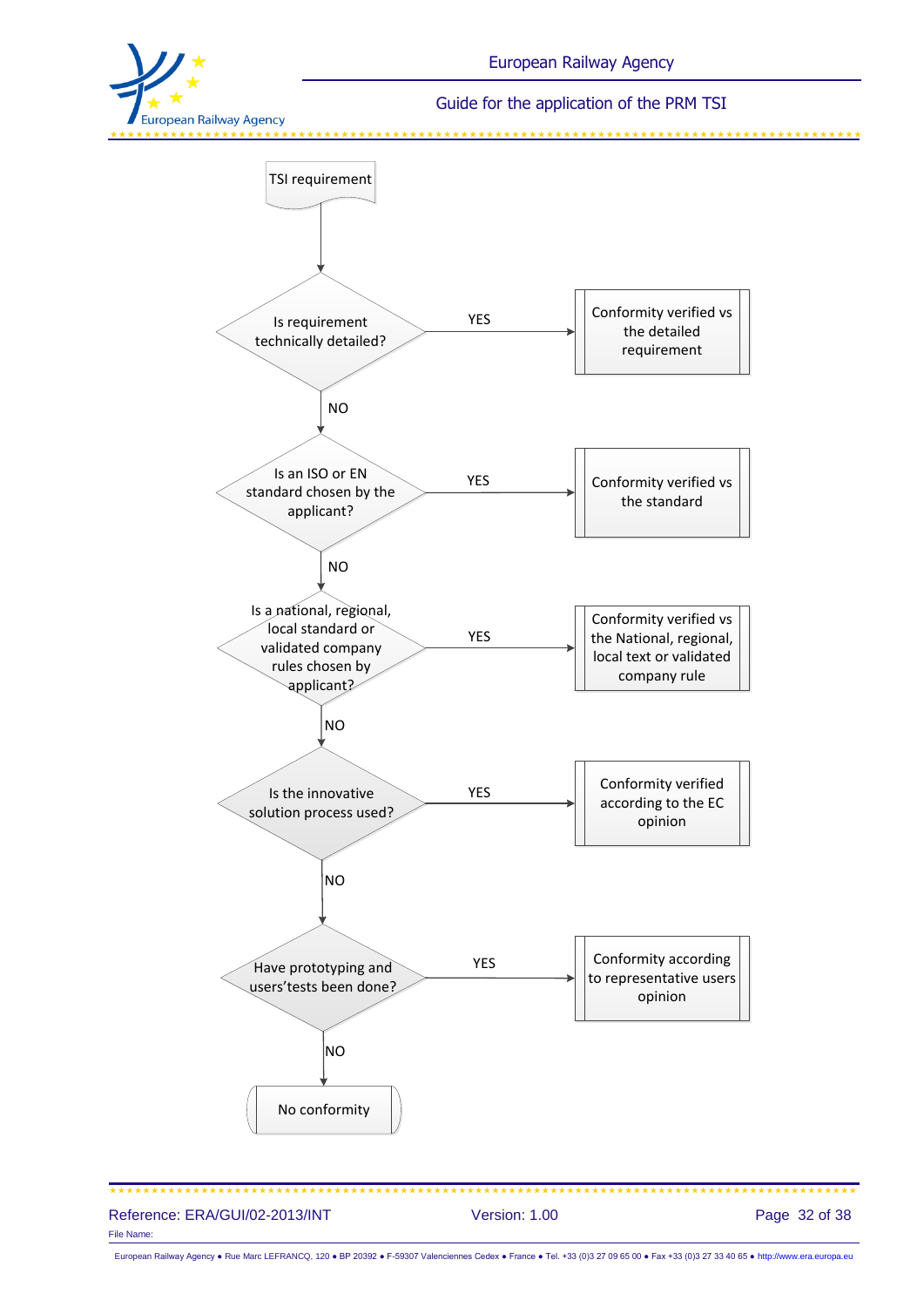

#### 

#### Figure 7: acceptable means of compliance

### **3.2. Assessment phases**

*6.2.4. Technical solutions giving presumption of conformity at design stage*

*With regard to this TSI, the infrastructure subsystem can be considered as an assembly made of a succession of recurring subcomponents such as:*

- *• parking facilities,*
- *• doors and entrances, transparent obstacles with their marking,*
- *• tactile walking surface indicators, tactile information along obstacle-free routes,*
- *• ramps and stairs with handrails,*
- *• mounting and highlighting of furniture,*
- *• ticketing or information counters,*
- *• ticket vending and control machines,*
- *• visual information: signposting, pictograms, dynamic information,*
- *• platforms, including ends and edges, shelters and waiting areas when provided,*
- *• level track crossings.*

*For those subcomponents of the infrastructure subsystem, presumption of conformity may be assessed at design stage prior to and independently from any specific project. An intermediate statement of verification (ISV) shall be issued by a notified body at design stage.* 

An applicant can define a standard solution for covering each of the above listed points (which are not exhaustively listed). For instance, an applicant can design a standard accessible desk and have this design verified by a Notified Body who would issue an ISV for this "accessible desk".

After this ISV has been issued, the applicant can install the verified "accessible desk" in any new, renewed or upgraded station without further verification.

*The characteristics of the subsystem to be assessed during the relevant phases are indicated in appendix E to this TSI, Table E.1 for infrastructure subsystem and Table E.2 for rolling stock subsystem. The applicant shall confirm that each subsystem produced complies with the type.*

In table E1, the line entitled "obstacle free route" covers both points 4.2.1.2.1 Horizontal circulation and 4.2.1.2.2 Vertical circulation of the TSI.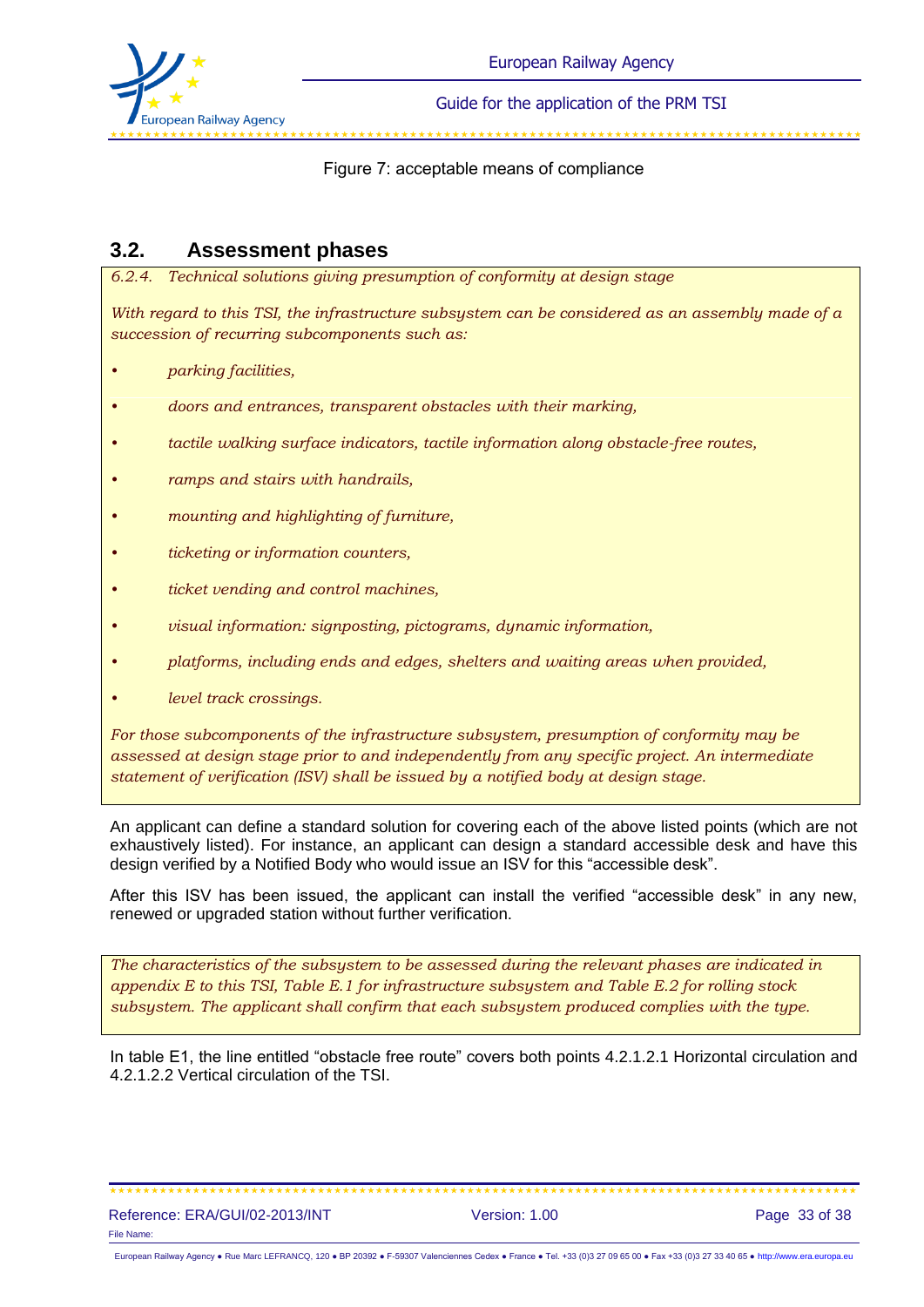

وللمستوقف والمتعاونة والمتعاونة والمتعاونة والمتعاونة والمتعاونة والمتعاونة والمتعاونة والمتعاونة والمتعاونة والمتعاونة

Regarding boarding aids on platforms (point 4.2.1.14 of the TSI), the only parameter to check is the secured storage of those boarding aids, and the absence of hazard or obstruction for passengers. This point 4.2.1.14 is not mentioned in the table because it is not required to be checked by a Notified Body.

#### Reference: ERA/GUI/02-2013/INT Version: 1.00 Page 34 of 38 File Name:

European Railway Agency ● Rue Marc LEFRANCQ, 120 ● BP 20392 ● F-59307 Valenciennes Cedex ● France ● Tel. +33 (0)3 27 09 65 00 ● Fax +33 (0)3 27 33 40 65 ● [http://www.era.europa.eu](http://www.era.europa.eu/)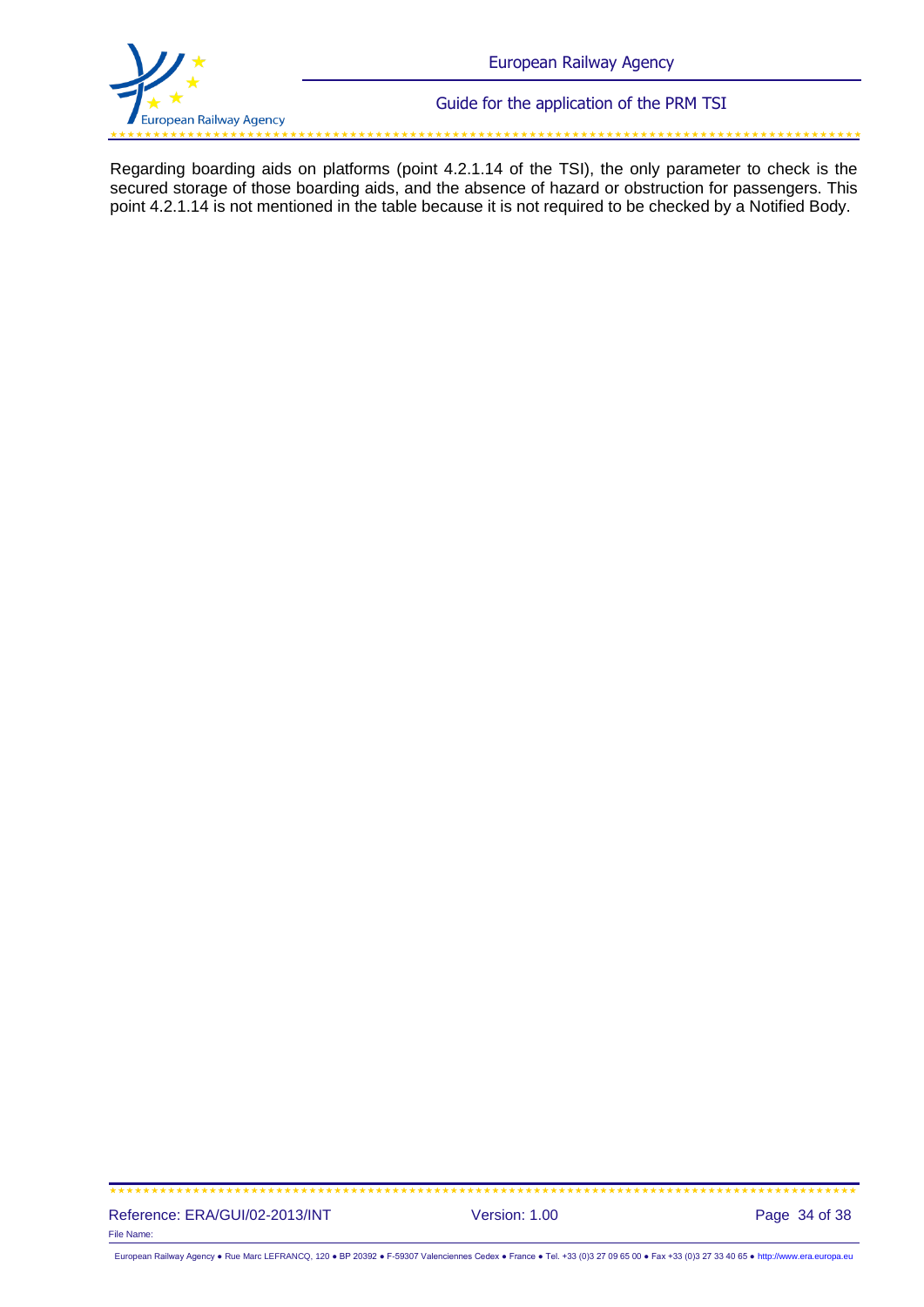

# **4. IMPLEMENTATION**

## **4.1. Application of this TSI to new Infrastructure (point 7.1.1)**

*This TSI does not apply to new stations which have already been granted a building permit or which are subject to a contract for construction works that is either already signed or under final phase of tendering procedure at the date of application of this TSI. Anyhow, in such cases, PRM TSI 2008 has to be applied within its defined scope. For those station projects, where PRM TSI 2008 will have to be applied, it is permissible (but not mandatory) to use the revised version, either totally or for particular sections; in case of application limited to particular sections, the applicant has to justify and document that applicable requirements remain consistent, and this has to be approved by the notified body.*

The revised TSI can be used for station projects that should normally be assessed according to the TSI 2008; in such a case it does not necessarily need to be applied in its entirety. There may be reasons not to apply the revised TSI entirely: for example, civil works may be advanced, with 800mm entrance doors already in place making the difficult the use of the revised TSI that requires 90cm. This should not prevent an applicant from using the new TSI for the marking of those doors, for instance.

In such case, it is necessary to ensure that the mix of TSIs remains consistent and does not result in contradictions or to the disappearance of some parameters. The applicant shall justify that, and a notified body has to approve it.

*Where stations which were closed for a long time to passenger service are put in service again, this may be treated as renewal or upgrade according to point 7.2.*

The purpose of this sentence is to clarify the case of the re-opening of stations in contexts such as the re-opening of lines. In case a station is re-opened to passenger service after being closed because no service was provided, it should not be considered as a new station subject to full compliance with the requirements of chapter 4 but as an upgraded existing station, subject to a gradual improvement of accessibility including conformity with the TSI only for those parts that are upgraded.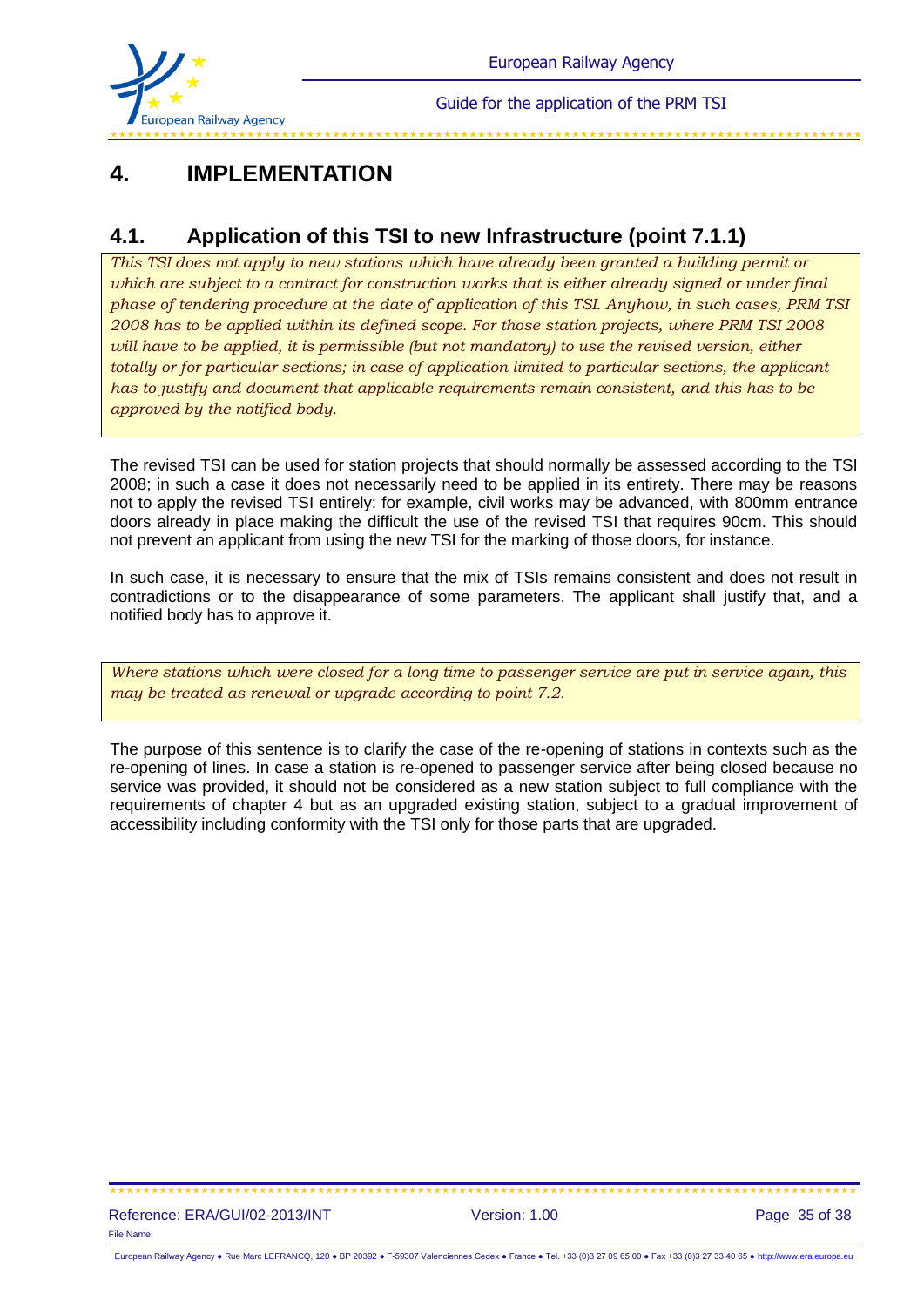

# **5. APPLICABLE SPECIFICATIONS AND STANDARDS**

International and European standards of voluntary use which have been identified during the drafting process of the TSI are listed in the table, column "Clause(s) of the Standard N°"; as far as possible, the clause of the standard which is relevant for the conformity assessment of the TSI requirement is identified. In addition, the column "Purpose" gives a written explanation regarding the purpose of the reference to the standard.

The table is to be revised on a regular basis, in order to take into account new or revised harmonised standards.

In particular, a series of European standards about accessibility is expected to be published in 2015 or 2016; this annex will be adapted after their publication. Until their publication, some specific methodologies from these standards are available in appendix 2.

| Index | Characteristics to<br>be assessed     | Clause(s) of the<br>Standard N°     | Purpose                                                                          |
|-------|---------------------------------------|-------------------------------------|----------------------------------------------------------------------------------|
| А     | Contrast                              | ISO 21542:2011,<br>§ 13.5, 35, 40.6 |                                                                                  |
|       |                                       | See Appendix 2, §1                  |                                                                                  |
| B     | Self-contrast                         | See Appendix 2, §1                  |                                                                                  |
| С     | Tactile                               | ISO 21542:2011, §<br>40.10 to 40.13 | For the detailed characteristics of the tactile<br>signage.                      |
| D     | Tactile walking<br>surface indicators | ISO 21542:2011,<br>Annex A          |                                                                                  |
|       |                                       | ISO 23599:2012                      |                                                                                  |
|       |                                       | ISO 21542:2011, §<br>13.5           | For the details of the tactile walking surface<br>indicators for stairs          |
| E     | Readability of a<br>typeface          | See Appendix 2, §2                  |                                                                                  |
|       |                                       | ISO 21542:2011, §<br>40.5           | Except the paragraph about the reading<br>distance and letter height             |
| F     | Palm operation                        | See Appendix 2, §3                  |                                                                                  |
| G     | Slip resistance of<br>floor surfaces  | See Appendix 2, §4                  | Applicable for the assessment of boarding<br>aids and rolling stock access steps |
|       |                                       | EN 14041:2004                       |                                                                                  |

#### Reference: ERA/GUI/02-2013/INT Version: 1.00 Page 36 of 38 File Name: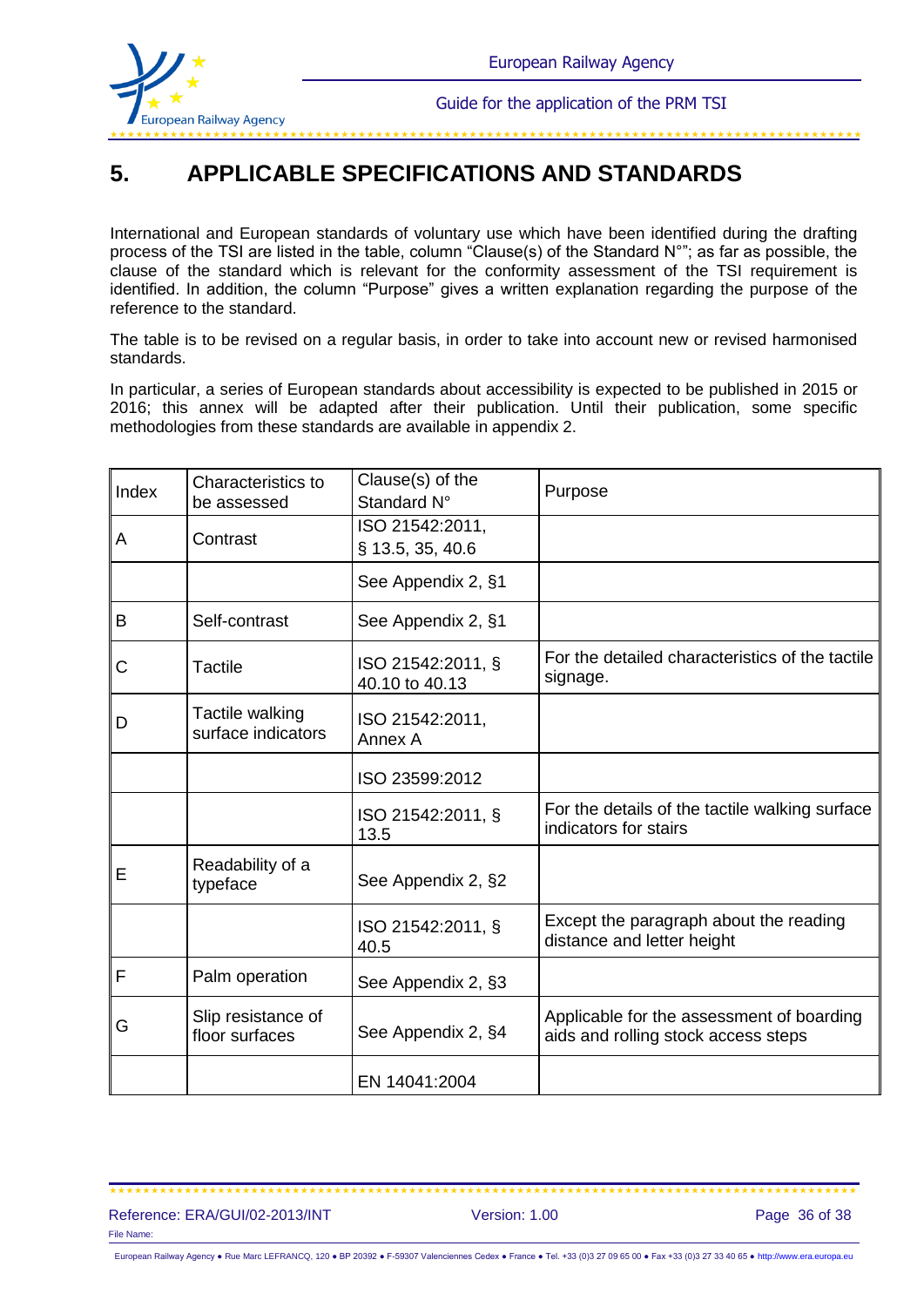

|       | Characteristics to                                      | Clause(s) of the                                                                               |                                                                                                                                                                                                                                                                                              |
|-------|---------------------------------------------------------|------------------------------------------------------------------------------------------------|----------------------------------------------------------------------------------------------------------------------------------------------------------------------------------------------------------------------------------------------------------------------------------------------|
| Index | be assessed                                             | Standard N°                                                                                    | Purpose                                                                                                                                                                                                                                                                                      |
|       |                                                         | <b>DIN 51130</b>                                                                               | A category R9 and better is acceptable,<br>R10 and better in toilets areas when<br>provided For weather protected areas<br>outside a building (e.g. platforms) R10 as a<br>minimum applies. For outside areas (e.g.<br>platforms) that are not weather protected<br>R11 or R10 / V4 applies. |
|       |                                                         | NF XP 05-011                                                                                   | A category PC6 and better is acceptable,<br>PC10 and better in toilets areas when<br>provided                                                                                                                                                                                                |
|       |                                                         | EN 13893:2002                                                                                  | A dynamic coefficient of friction of 0.3 and<br>better is acceptable                                                                                                                                                                                                                         |
|       |                                                         | CEN/TS 16165:2012                                                                              | Determination of the slip resistance of<br>pedestrian surfaces - Methods of<br>evaluation                                                                                                                                                                                                    |
| н     | Slip resistance of<br>ground surfaces                   | EN 1338 Concrete<br>paving blocks -<br>Requirements and test<br>methods                        |                                                                                                                                                                                                                                                                                              |
|       |                                                         | EN 1339 Concrete<br>paving flags -<br>Requirements and test<br>methods                         |                                                                                                                                                                                                                                                                                              |
|       |                                                         | EN 1341 Slabs of<br>natural stone for<br>external paving -<br>Requirements and test<br>methods |                                                                                                                                                                                                                                                                                              |
|       |                                                         | CEN/TS 16165:2012                                                                              | Determination of the slip resistance of<br>pedestrian surfaces - Methods of<br>evaluation                                                                                                                                                                                                    |
|       | Slip resistance of<br>boarding aids and<br>access steps | See Appendix 2, §4                                                                             | Applicable for the assessment of boarding<br>aids and rolling stock access steps                                                                                                                                                                                                             |
| J     | Parking places                                          | ISO 21542:2011, § 6                                                                            | § 6.2 and 6.3 are used for the assessment.<br>Other paragraphs can be used for<br>guidance but they need not be assessed.                                                                                                                                                                    |
| Κ     | Reflectance of the<br>floor surface                     | ISO 2813:1999                                                                                  | A gloss level of 50 or lower is acceptable.                                                                                                                                                                                                                                                  |

### 

Reference: ERA/GUI/02-2013/INT Version: 1.00 Page 37 of 38 File Name:

European Railway Agency ● Rue Marc LEFRANCQ, 120 ● BP 20392 ● F-59307 Valenciennes Cedex ● France ● Tel. +33 (0)3 27 09 65 00 ● Fax +33 (0)3 27 33 40 65 ● [http://www.era.europa.eu](http://www.era.europa.eu/)